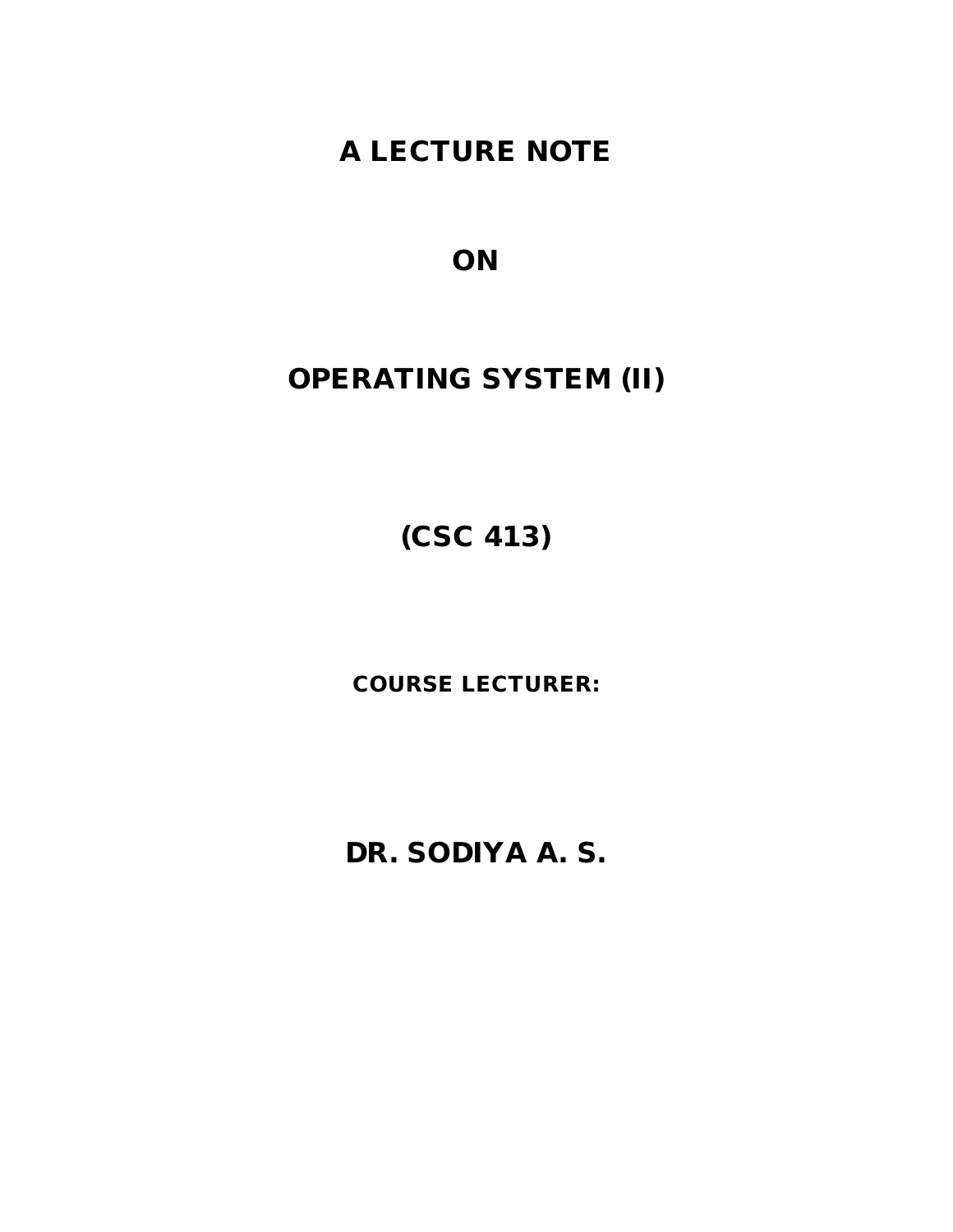# **CHAPTER ONE - UNIX OPERATING SYSTEM**

# **1.0 INTRODUCTION TO UNIX OPERATING SYSTEM**

An operating system is the suite of programs which make the computer work.

The UNIX operating system was designed to let a number of programmers access the computer at the same time and share its resources. This real-time sharing of resources makes UNIX one of the most powerful operating systems ever.

#### **Features of UNIX operating system:**

- Multitasking capability (UNIX lets a computer do several things at once,)
- Multiuser capability (The computer can take the commands of a number of users -- determined by the design of the computer -- to run programs, access files, and print documents at the same time.)
- Portability (permit to move from one brand of computer to another with a minimum of code changes.)
- Library of application software

## **COMPONENT OF UNIX O/S :**

The UNIX operating system is made up of *three parts*; the kernel, the shell and the programs.

1. The kernel :

The kernel of UNIX is the hub of the operating system: it allocates time and memory to programs and handles the file storage and communications in response to system calls.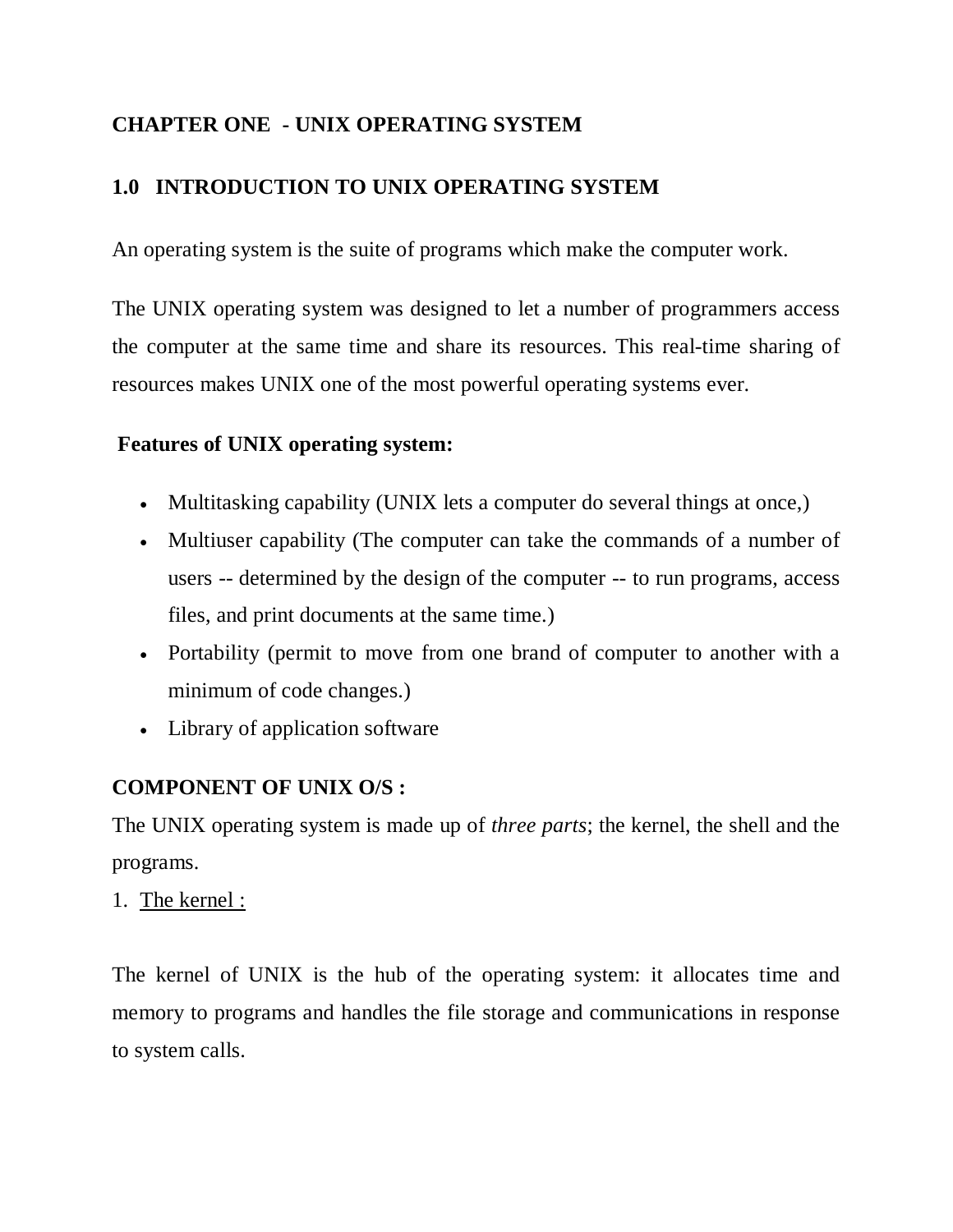An illustration of the way that the shell and the kernel work together, suppose a user types **rm myfile** (which has the effect of removing the file **myfile**). The shell searches the filestore for the file containing the program **rm**, and then requests the kernel, through system calls, to execute the program **rm** on **myfile**. When the process **rm myfile** has finished running, the shell then returns the UNIX prompt to the user, indicating that it is waiting for further commands.

#### 2. The shell :

The shell acts as an interface between the user and the kernel. When a user logs in, the login program checks the username and password, and then starts another program called the shell. The shell is a command line interpreter (CLI) which interprets the commands the user types in and then arranges for them to be carried out.

The commands are themselves programs. When they terminate, the shell would give the user another prompt.

The adept user can customize his/her own shell, and users can use different shells on the same machine. As an illustration the shell may be customized with certain features to help the user in inputting commands, filename Completion - By typing part of the name of a command, filename or directory and pressing the [**Tab**] key, the shell will complete the rest of the name automatically. If the shell finds more than one name beginning with the letters that has been typed, it would beep, prompting the user to type a few more letters before pressing the tab key again.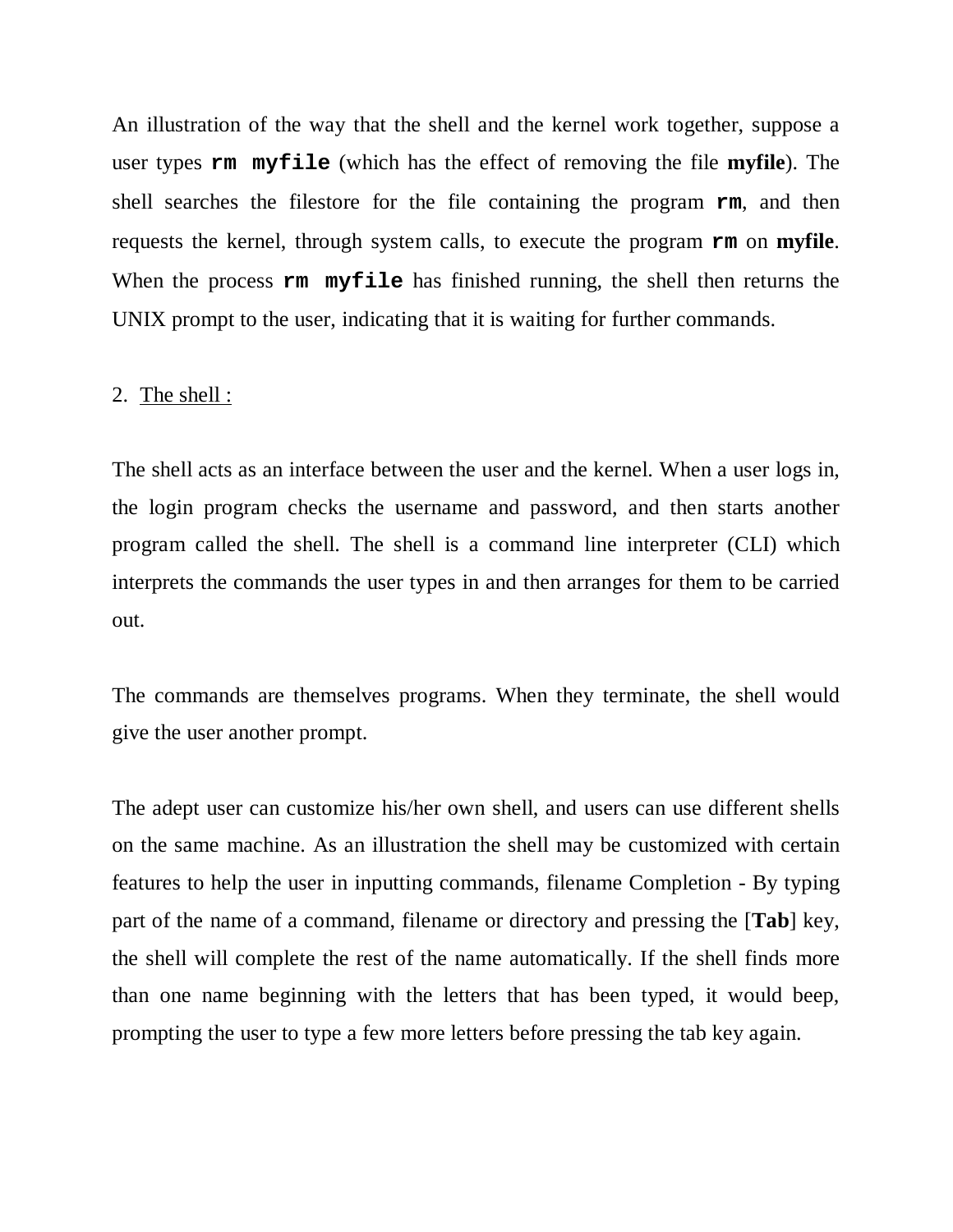#### 3. Programs

Program consists of the tools and applications that offer additional functionality to the operating system. Typically, tools are grouped into categories for certain functions, such as word processing, business applications, or programming.

### **2.0 HISTORY**

The history of UNIX starts back in 1969, when a small group composed of Ken Thompson, Dennis Ritchie and others started working on the "little-used PDP-7 in a corner" at Bell Lab and what was to become UNIX. For 10years,the development of UNIX proceeded at AT&T in numbered versions. The 1974 version was rewritten in C, a major mile stone for the operating system's portability among different systems .The 1975 version was the first to become available outside Bell Lab. It became the basis of the first version of UNIX developed at the university of California Berkely. By 1983, Computer Research Group (CRG), UNIX System Group (USG) and a third group merge to become UNIX System Development Lab and AT&T announces UNIX System V, the first supported release. Installed base was 45,000. The goals of the group were to design an operating system to satisfy the following objectives:

- Simple and elegant
- Written in a high level language rather than assembly language
- Allow re-use of code

The group worked primarily in the high level language in developing the operating system. The first edition was released in 1971, it had an assembler for a PDP-11/20, file system, fork(), roff and ed. It was used for text processing of patent document.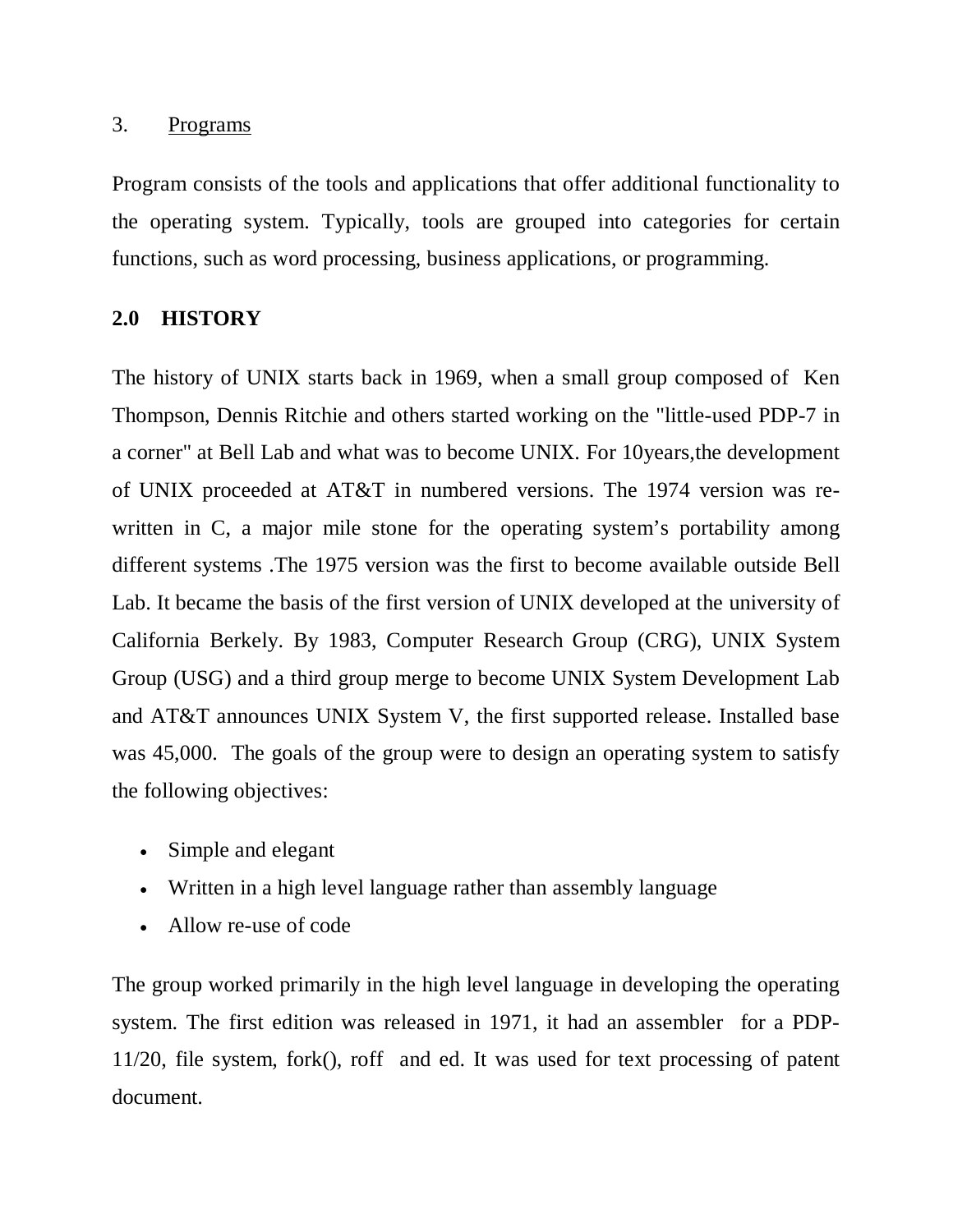In 1998, X/Open introduced the UNIX 95. In 1995, a branding programme for implementations of the Single UNIX Specification. Novell sold UnixWare business line to SCO and was Digital UNIX introduced in the same year.

In 1999, the UNIX system reaches its 30th anniversary. Linux 2.2 kernel was released. The Open Group and the IEEE commence joint development of a revision to POSIX and the Single UNIX Specification.

In 2003, The core volumes of Version 3 of the Single UNIX Specification were approved as an international standard.

In addition, while initially designed for medium-sized minicomputers, the operating system was soon moved to larger, more powerful mainframe computers. As personal computers grew in popularity, versions of UNIX found their way into these boxes, and a number of companies produce UNIX-based machines for the scientific and programming communities.

#### **UNIX POPULARITY**

Many vendors have decide to use UNIX because of the following reasons :

 UNIX is relatively easy to run. Only a very small amount of its codes are written in assembly language. UNIX is nearly the unanimous choice of operating system for computer companies started since 1985. The user benefit which results from this is that UNIX runs on a wide variety of computer systems. Many traditional vendors have made UNIX available on their systems in addition to their proprietary operating systems.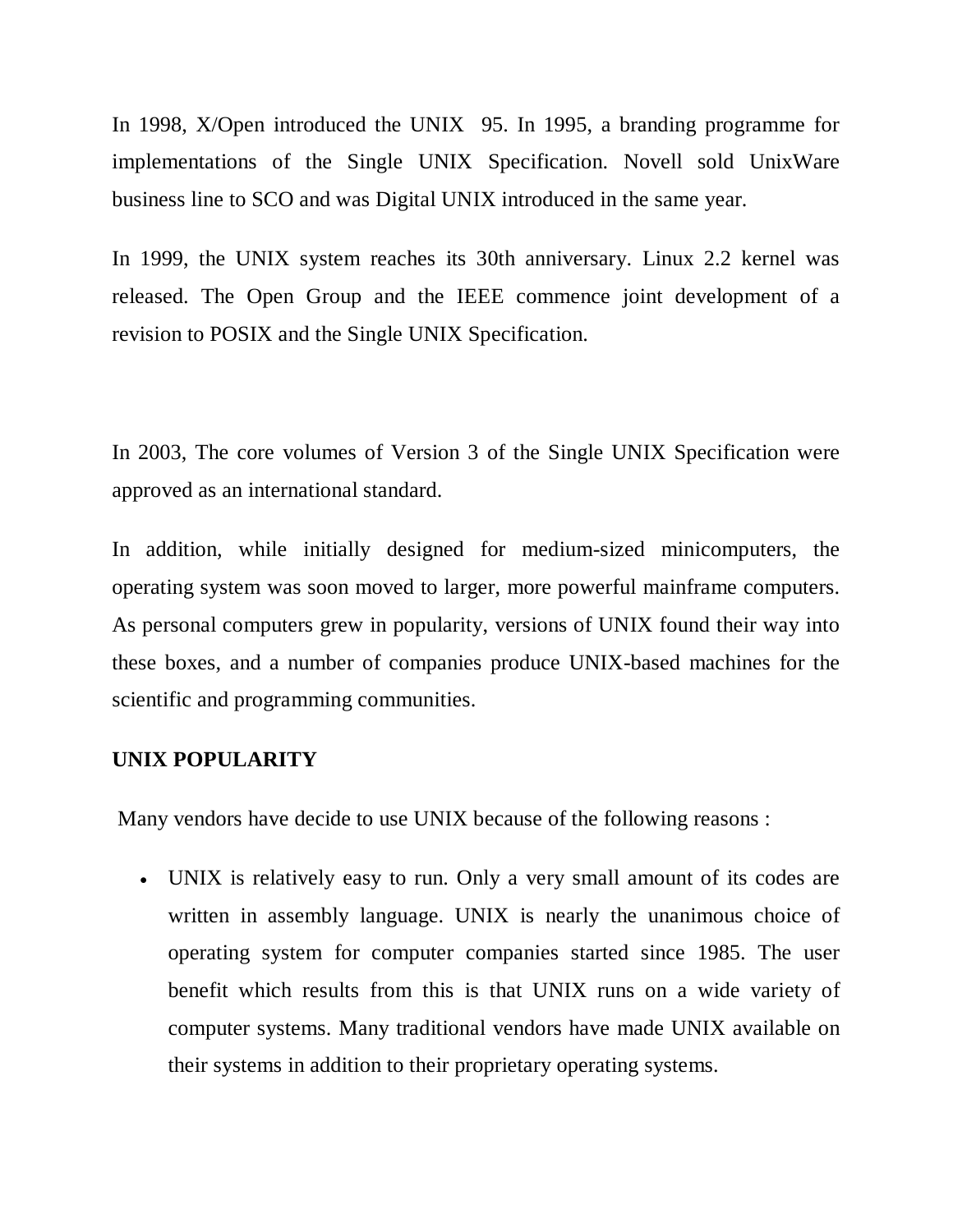- The application program interface allows many different types of applications to be easily implemented under UNIX without writing assembly language. These applications are relatively portable across multiple vendor hardware platforms. Third party software vendors can save costs by supporting a single UNIX version of their software rather than four completely different vendor specific versions requiring four times the maintenance.
- Vendor-independent networking allows users to easily network multiple systems from many different vendors.

# **3.0 DESIGN ISSUES OF UNIX**

UNIX is a stable, multi-user, multi-tasking system for servers, desktop and laptop. It has a graphical user interface (GUI) similar to Microsoft Windows which provides an easy to use environment.

Everything in UNIX is either a file or a process.

A *process* is an executing program identified by a unique PID (process identifier).

A file is a collection of data. They are created by users using text editors, running compilers etc.

All the files are grouped together in the directory structure.

# **3.1 The design of the unix operating system**

Memory management Policies:

- Allocating swap space
- Freeing swap space
- Swapping
- Demand paging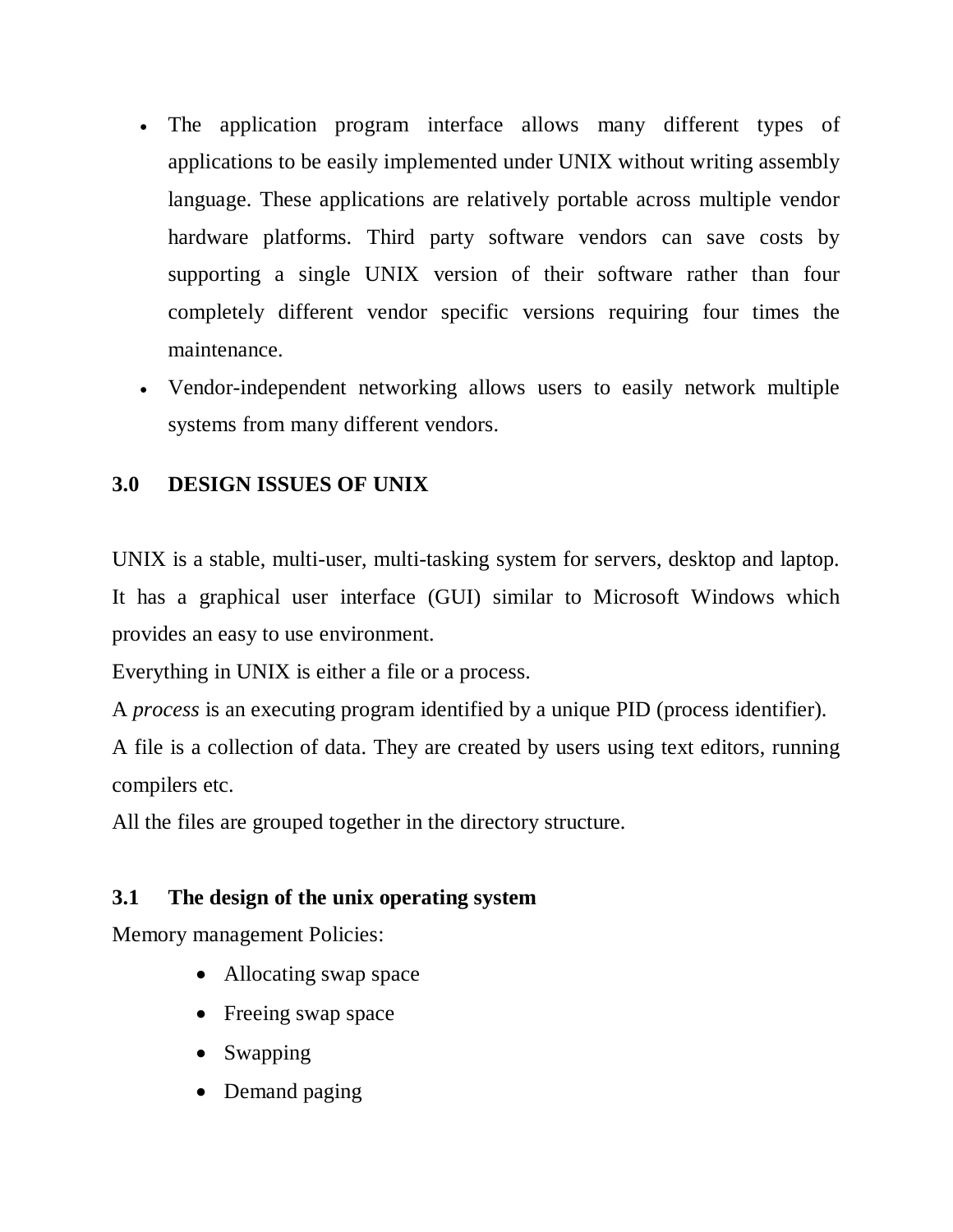## **MEMORY**

Primary memory is a precious resource that frequently cannot contain all active processes in the system

The memory management system decides which processes should reside (at least partially) in main memory

It monitors the amount of available primary memory and may periodically write processes to a secondary device called the swap device to provide more space in primary memory

At a later time, the kernel reads the data from swap device back to main memory

UNIX Memory Management Policies

• Swapping

Easy to implement

Less system overhead

• Demand Paging

Greater flexibility

Swapping

The swap device is a block device in a configurable section of a disk Kernel allocates contiguous space on the swap device without fragmentation It maintains free space of the swap device in an in-core table, called map The kernel treats each unit of the swap map as group of disk blocks As kernel allocates and frees resources, it updates the map accordingly

Algorithm: Allocate Swap Space

- malloc( address\_of\_map, number\_of\_unit)
	- for (every map entry)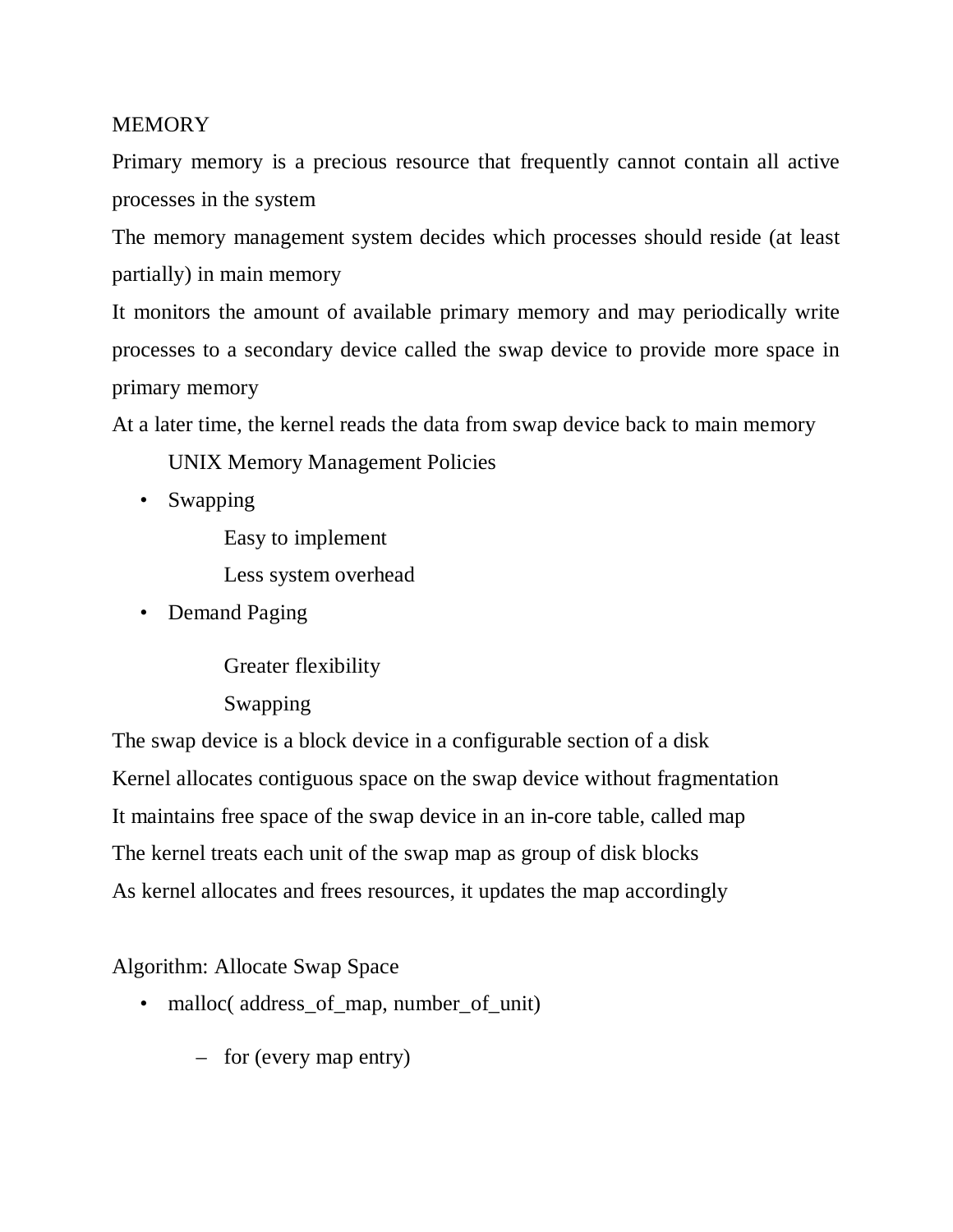- if (current map entry can fit requested units)
	- $-$  if (requested units  $==$  number of units in entry)
		- » Delete entry from map
	- else
		- » Adjust start address of entry
	- return original address of entry

– return -1

Swapping Process Out

- $M$ emory  $\rightarrow$  Swap device
- Kernel swap out when it needs memory
	- 1. When fork() called for allocate child process
	- 2. When called for increase the size of process
	- 3. When process become larger by growth of its stack
	- 4. Previously swapped out process want to swap in but not enough memory

The kernel must gather the page addresses of data at primary memory to be swapped out Kernel copies the physical memory assigned to a process to the allocated space on the swap device.The mapping between physical memory and swap device is kept in page table entry Demand Paging Not all page of process resides in memory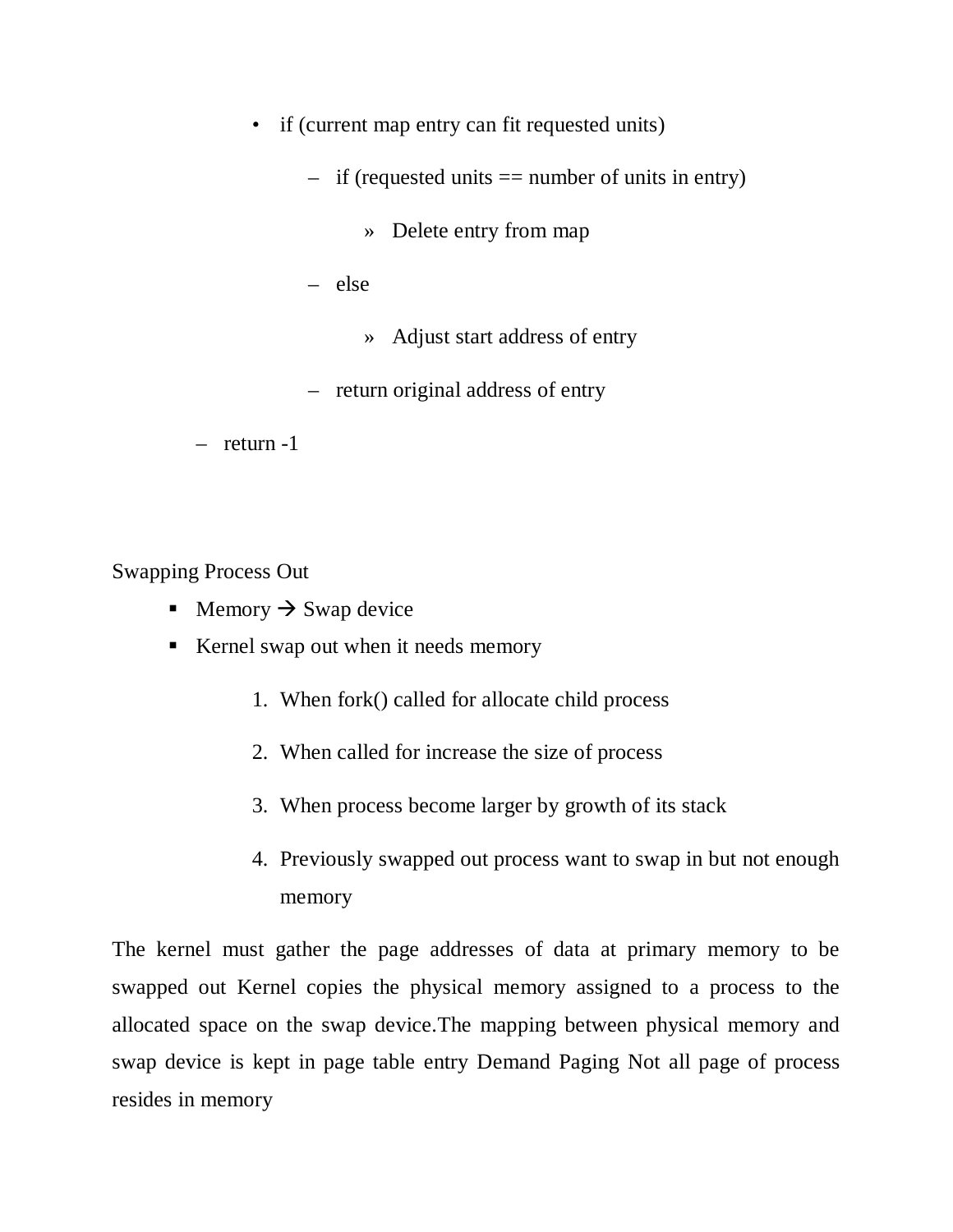When a process accesses a page that is not part of its working set, it incurs a page fault.

The kernel suspends the execution of the process until it reads the page into memory and makes it accessible to the process

#### **3.3 INTERRUPT HANDLERS**

#### **[Macro]**

system: with-enabled-interrupts *specs &rest body*

This macro should be called with a list of signal specifications, *specs*. Each element of *specs* should be a list of two elements: the first should be the Unix signal for which a handler should be established, the second should be a function to be called when the signal is received One or more signal handlers can be established in this way. with-enabled-interrupts establishes the correct signal handlers and then executes the forms in *body*. The forms are executed in an unwind-protect so that the state of the signal handlers will be restored to what it was before the with-enabled-interrupts was entered. A signal handler function specified as NIL will set the Unix signal handler to the default which is normally either to ignore the signal or to cause a core dump depending on the particular signal.

It is sometimes necessary to execute a piece a code that can not be interrupted. This macro the forms in *body* with interrupts disabled. Note that the Unix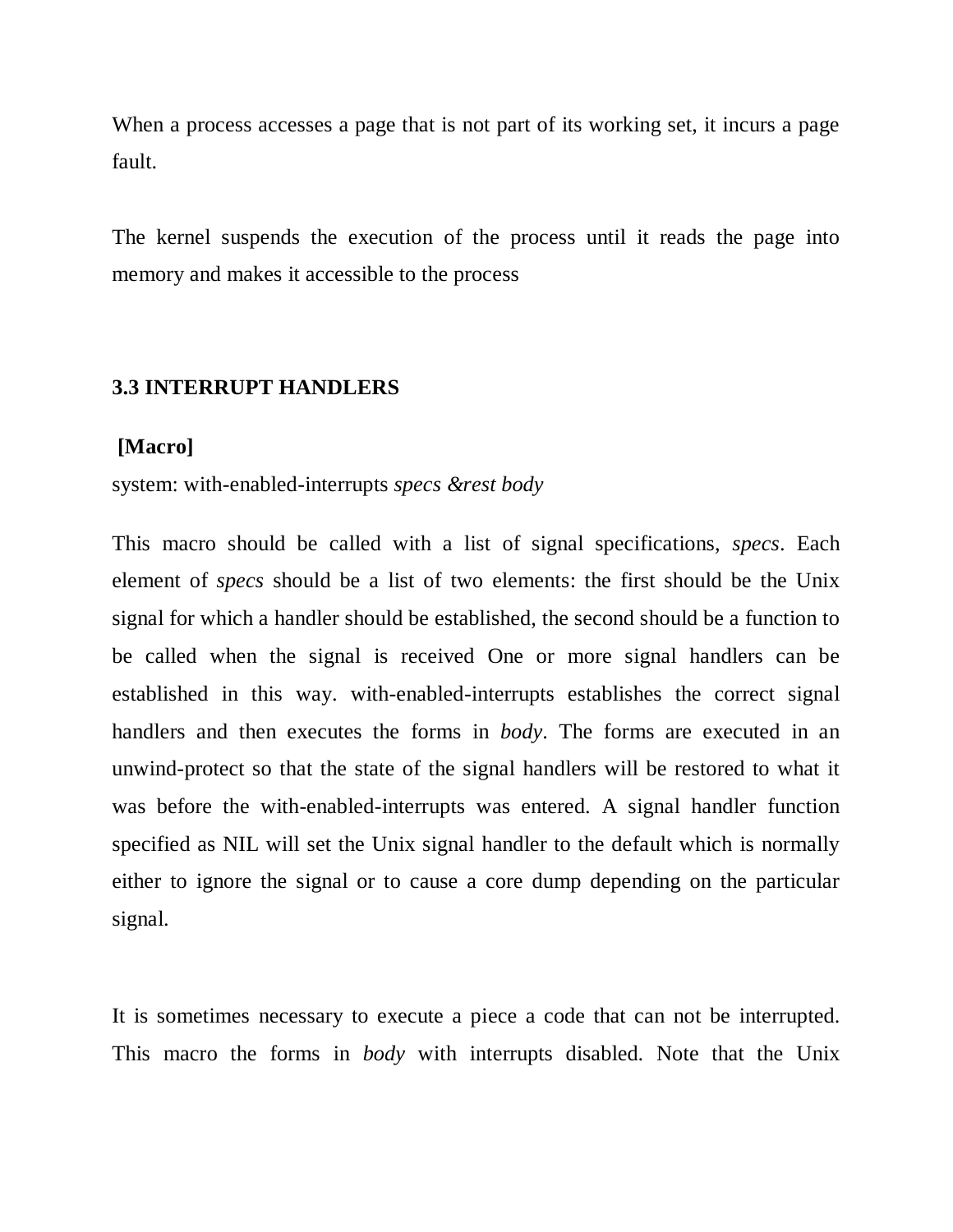interrupts are not actually disabled, rather they are queued until after *body* has finished executing.

When executing an interrupt handler, the system disables interrupts, as if the handler was wrapped in a without-interrupts. The macro with-interrupts can be used to enable interrupts while the forms in *body* are evaluated. This is useful if *body* is going to enter a break loop or do some long computation that might need to be interrupt

For some interrupts, such as SIGTSTP (suspend the Lisp process and return to the Unix shell) it is necessary to leave Hemlock and then return to it. This macro executes the forms in *body* after exiting Hemlock. When *body* has been executed, control is returned to Hemlock.

# **[Function]**

This function establishes *function* as the handler for *signal*.

Unless you want to establish a global signal handler, you should use the macro with-enabled-interrupts to temporarily establish a signal handler, enable-interrupt returns the old function associated with the signal.

# **[Function]**

system: ignore-interrupt *signal*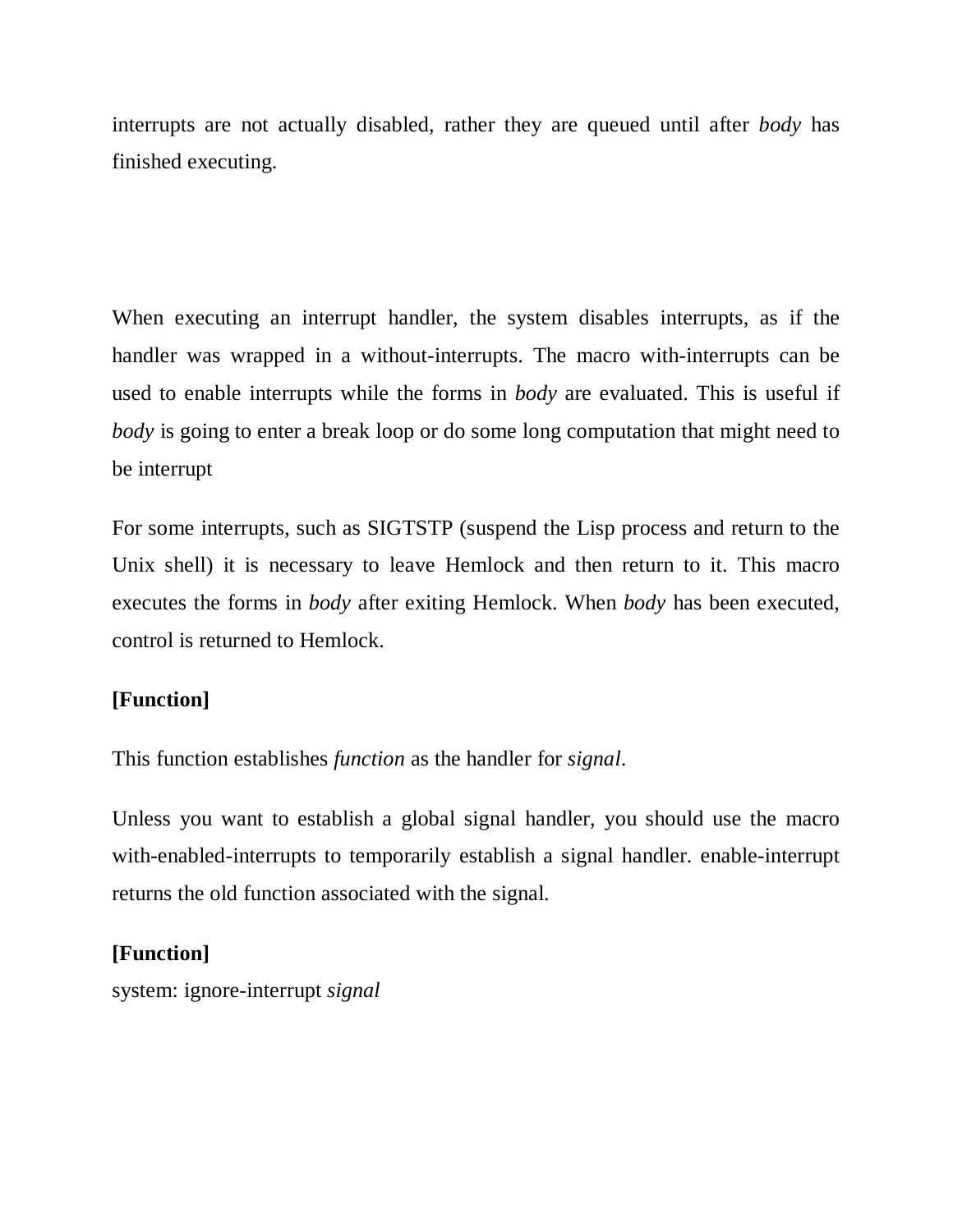Ignore-interrupt sets the Unix signal mechanism to ignore *signal* which means that the Lisp process will never see the signal. Ignore-interrupt returns the old function associated with the signal or *nil* if none is currently defined.

Default-interrupt can be used to tell the Unix signal mechanism to perform the default action for *signal*.

## **3.4 UNIX PROCESS SCHEDULING**

There is the need for processes on a system to occasionally request services from the kernel. Some older operating systems had a *rendezvous* style of providing these services - the process would request a service and wait at a particular point, until a kernel task came along and serviced the request on behalf of the process.

UNIX works very differently. Rather than having kernel tasks service the requests of a process, the process itself enters *kernel space*. This means that rather than the process waiting "outside" the kernel; it enters the kernel itself (i.e. the process will start executing kernel code for itself).

When a process invokes a system call, the hardware is switched to the kernel settings. At this point, the process will be executing code from the kernel image.

## **The Kernel in UNIX**

- Controls the execution of processes by allowing their creation, termination, communication.
- Schedules processes fairly for execution on CPU
- Allocates main memory for an executing process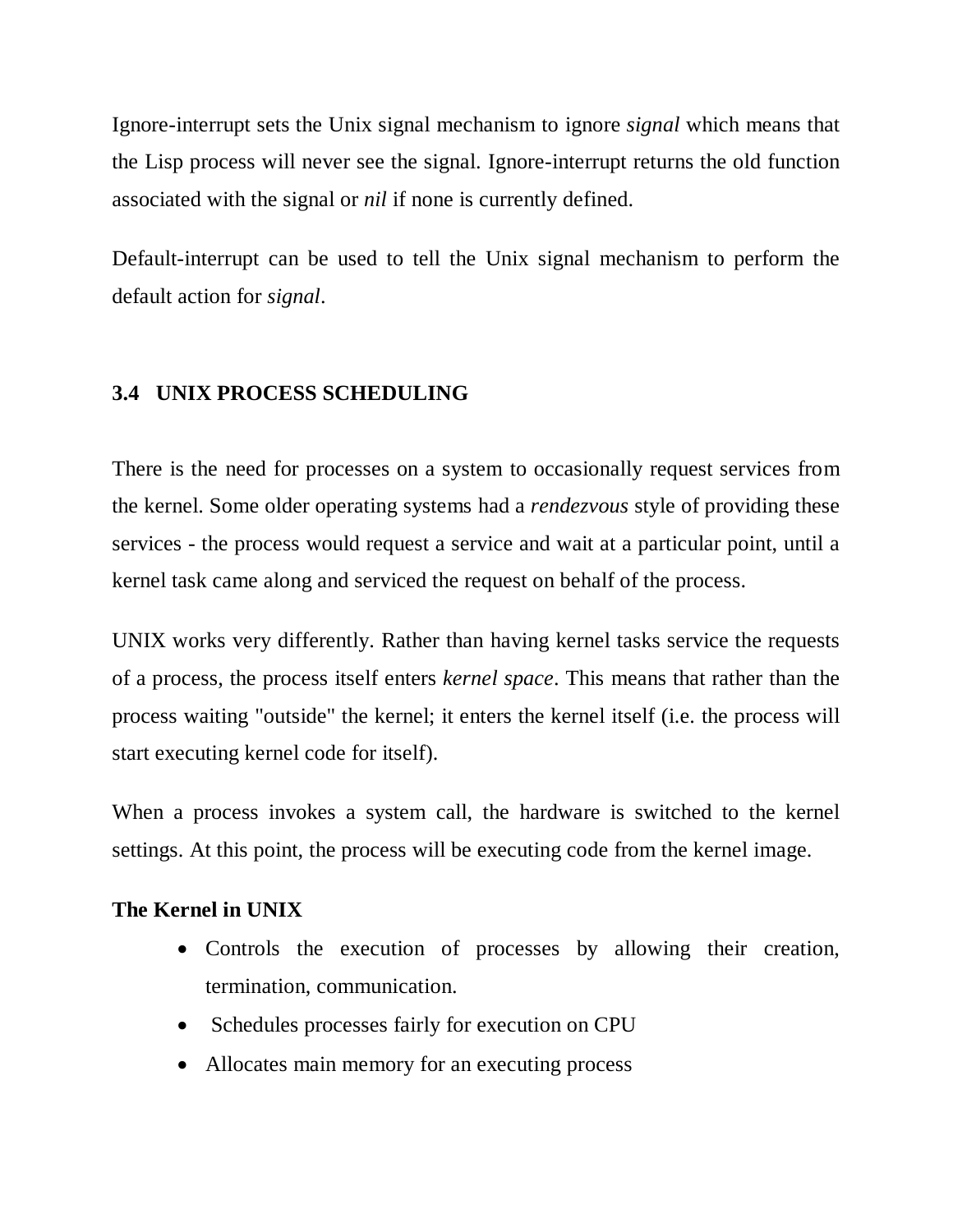- Allocates secondary memory for efficient storage and retrieval of user data
- Allows controlled peripheral device access to processes

# **3.4.1 Basic operations on processes in UNIX**

# **Creation of processes in UNIX**

- $\triangleright$  Establish a new process
- $\triangleright$  Assign a new unique process identifier (PID) to the new process
- $\triangleright$  Allocate memory to the process for all elements of process image, including private user address space and stack; the values can possibly come from the parent process; set up any linkages, and then, allocate space for process control block
- $\triangleright$  Create a new process control block corresponding to the above PID and add it to the process table; initialize di erent values in there such as parent PID, list of children (initialized to null), program counter (set to program entry point), system stack pointer (set to de ne the process stack boundaries)
- $\triangleright$  Initial CPU state, typically initialized to Ready or Ready, suspend Add the process id of new process to the list of children of the creating (parent) process
- $\triangleright$  r0. Initial allocation of resources
- $\triangleright$  k0. Initial priority of the process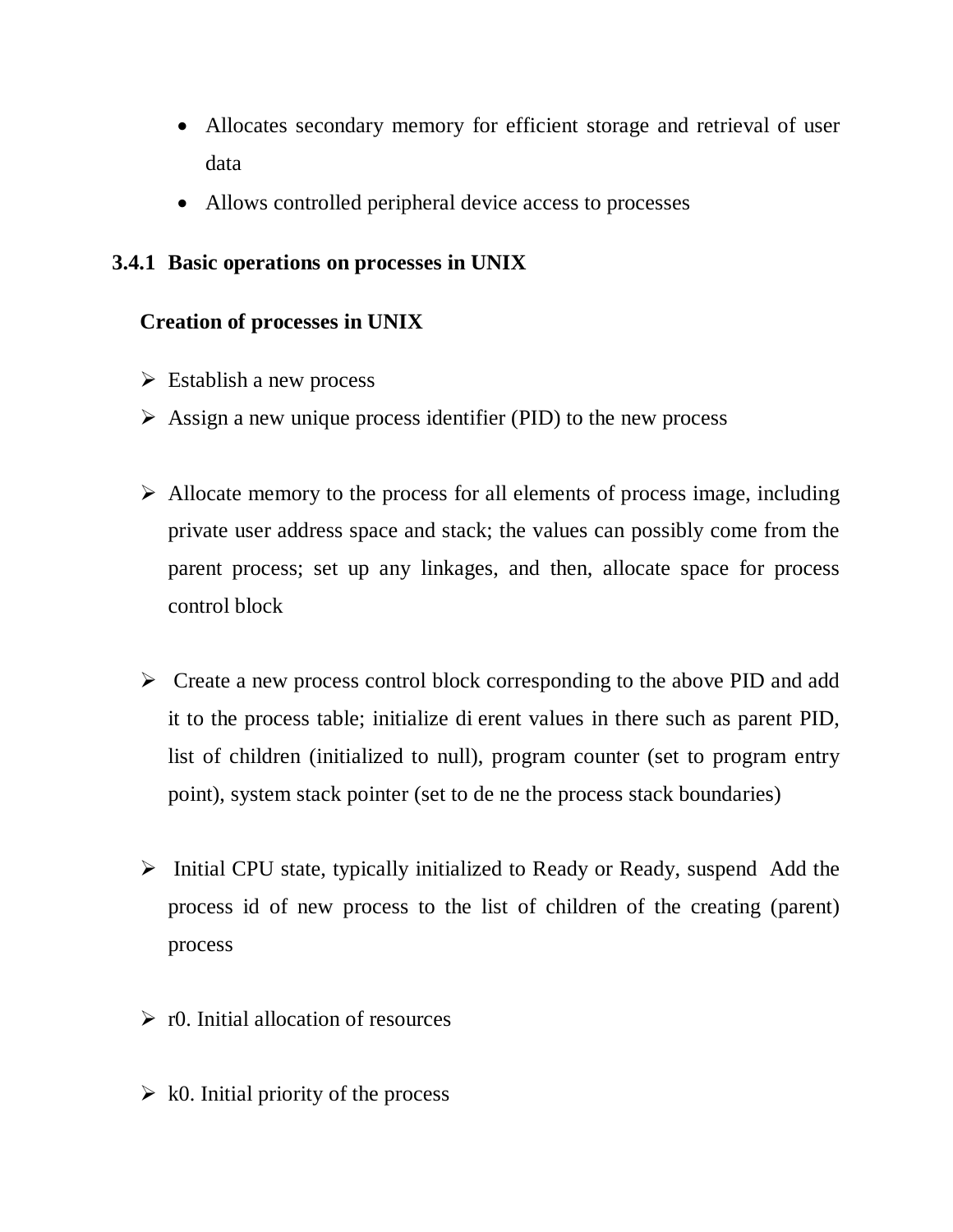- $\triangleright$  Accounting information and limits
- $\triangleright$  Add the process to the ready list
- $\triangleright$  Initial allocation of memory and resources must be a subset of parent's and be assigned as shared Initial priority of the process can be greater than the parent's

### **Management of processes in UNIX**

How processes are managed after creation in UNIX

- 1. Suspend Change process state to suspended
	- $\triangleright$  A process may suspend only its descendants
	- $\triangleright$  May include cascaded suspension
	- $\triangleright$  Stop the process if the process is in running state and save the state of the processor in the process control block
	- $\triangleright$  If process is already in blocked state, then leave it blocked, else change its state to ready state
	- $\triangleright$  If need be, call the scheduler to schedule the processor to some other process
- 2. Activate Change process state to active
	- $\triangleright$  Change one of the descendant processes to ready state
	- $\triangleright$  Add the process to the ready list
- 3. Destroy Remove one or more processes
	- $\triangleright$  Cascaded destruction
	- $\triangleright$  Only descendant processes may be destroyed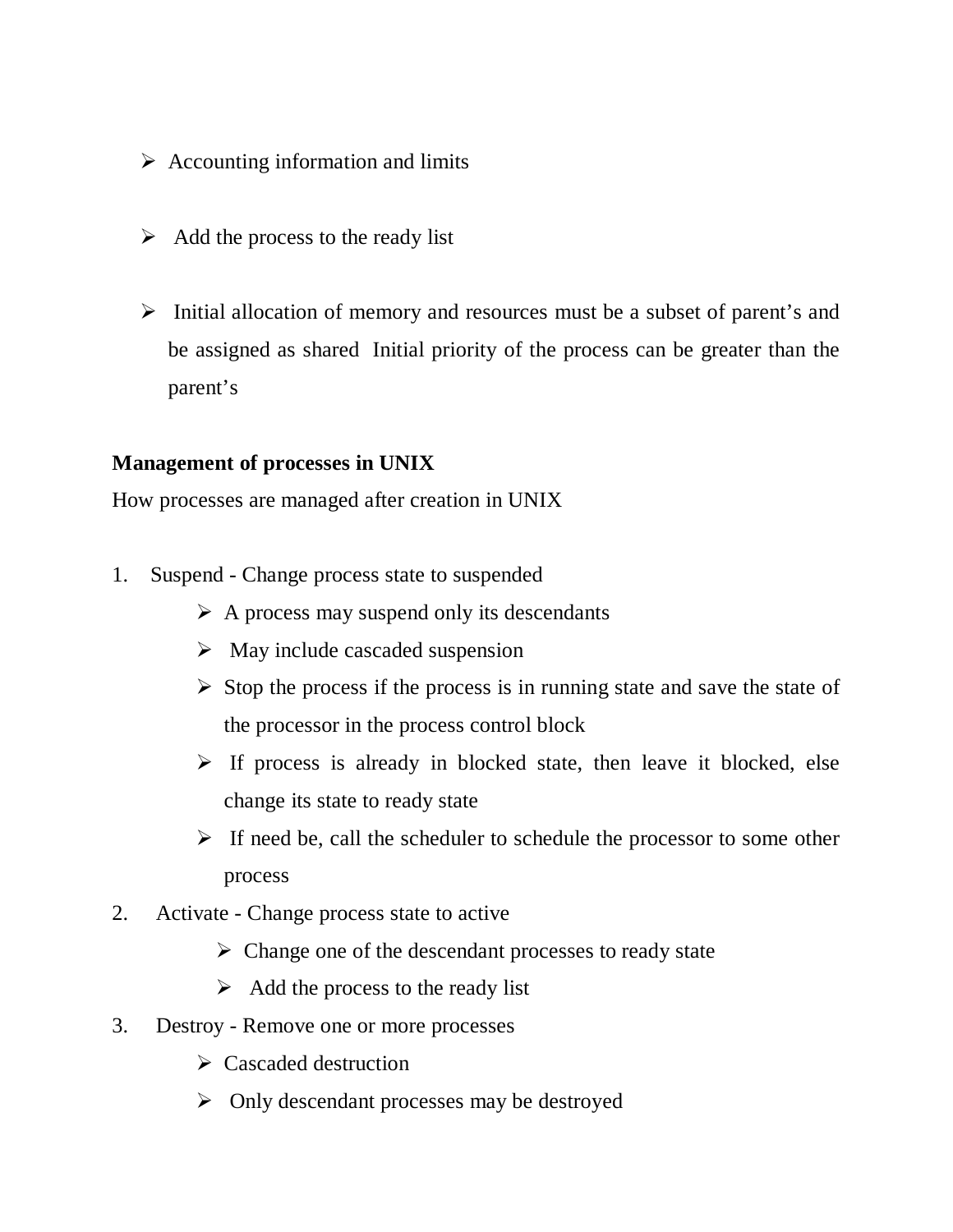- $\triangleright$  If the process to be "killed" is running, stop its execution
- $\triangleright$  Free all the resources currently allocated to the process
- $\triangleright$  Remove the process control block associated with the killed process
- 4. Change priority Set a new priority for the process
	- $\triangleright$  Change the priority in the process control block
	- $\triangleright$  Move the process to a different queue to reflect the new priority

## **3.4.2 Scheduling in UNIX**

Scheduler decides the process to run first by using a scheduling algorithm

#### **3.4.2.1 Type of scheduling used in UNIX**

#### **Pre-emptibility**

 In UNIX, Processes in user space are *pre-emptible* - what this means is that a process may have the CPU taken away from it arbitrarily. This is how pre-emptive multitasking works: the scheduling routine will periodically suspend the currently executing process, and possibly schedule another task to run on that CPU. This means that theoretically, a process can be in a situation where it never gets the CPU back. In reality the scheduling code has an interest in fairness and will try to give the CPU to each process with a weak level of fairness, but there are no guarantees

#### **Algorithms are:**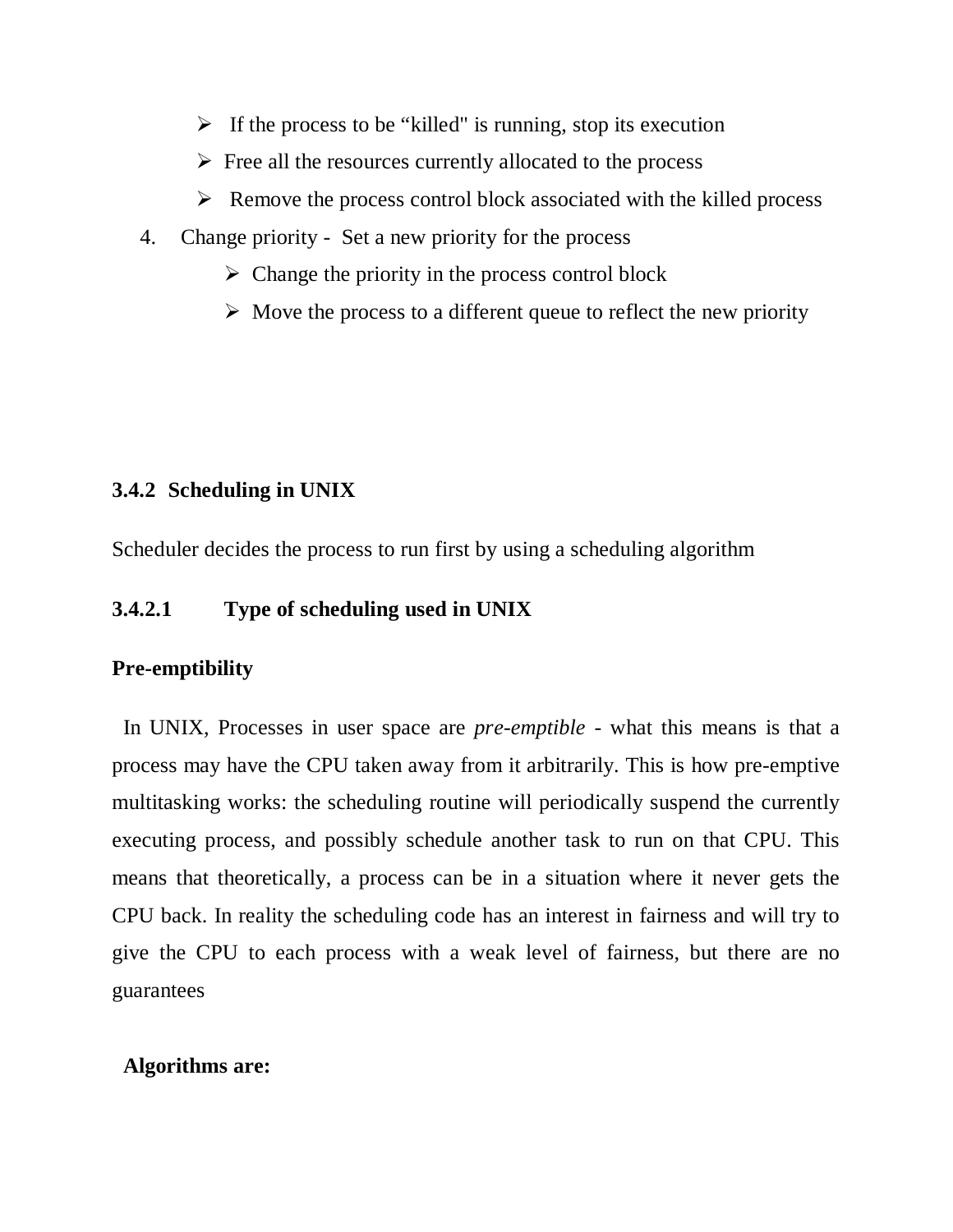- $\triangleright$  Shortest Remaining Time Scheduling
	- o Preemptive version of shortest job next scheduling
	- o Preemptive in nature (only at arrival time)
	- o Highest priority to process that need least time to complete
	- o Priority function P
	- o Schedule for execution
	- o Average waiting time calculations
- $\triangleright$  Round-Robin Scheduling
	- o Preemptive in nature
	- o Preemption based on time slices or time quanta
	- o Time quantum between 10 and 100 milliseconds
	- o All user processes treated to be at the same priority
	- o Ready queue treated as a circular queue

## **Desirable features of a scheduling algorithm**

- 1. Fairness: Make sure each process gets its fair share of the CPU
- 2. Efficiency: Keep the CPU busy 100% of the time
- 3. Response time: Minimize response time for interactive users
- 4. Turnaround: Minimize the time batch users must wait for output
- 5. Throughput: Maximize the number of jobs processed per hour

# **3.5 DEVICE MANAGEMENT**

To perform useful functions, processes need access to the peripherals connected to the computer, which are controlled by the kernel through device drivers. For example, to show the user something on the screen, an application would make a request to the kernel, which would forward the request to its display driver, which is then responsible for actually plotting the character/pixel.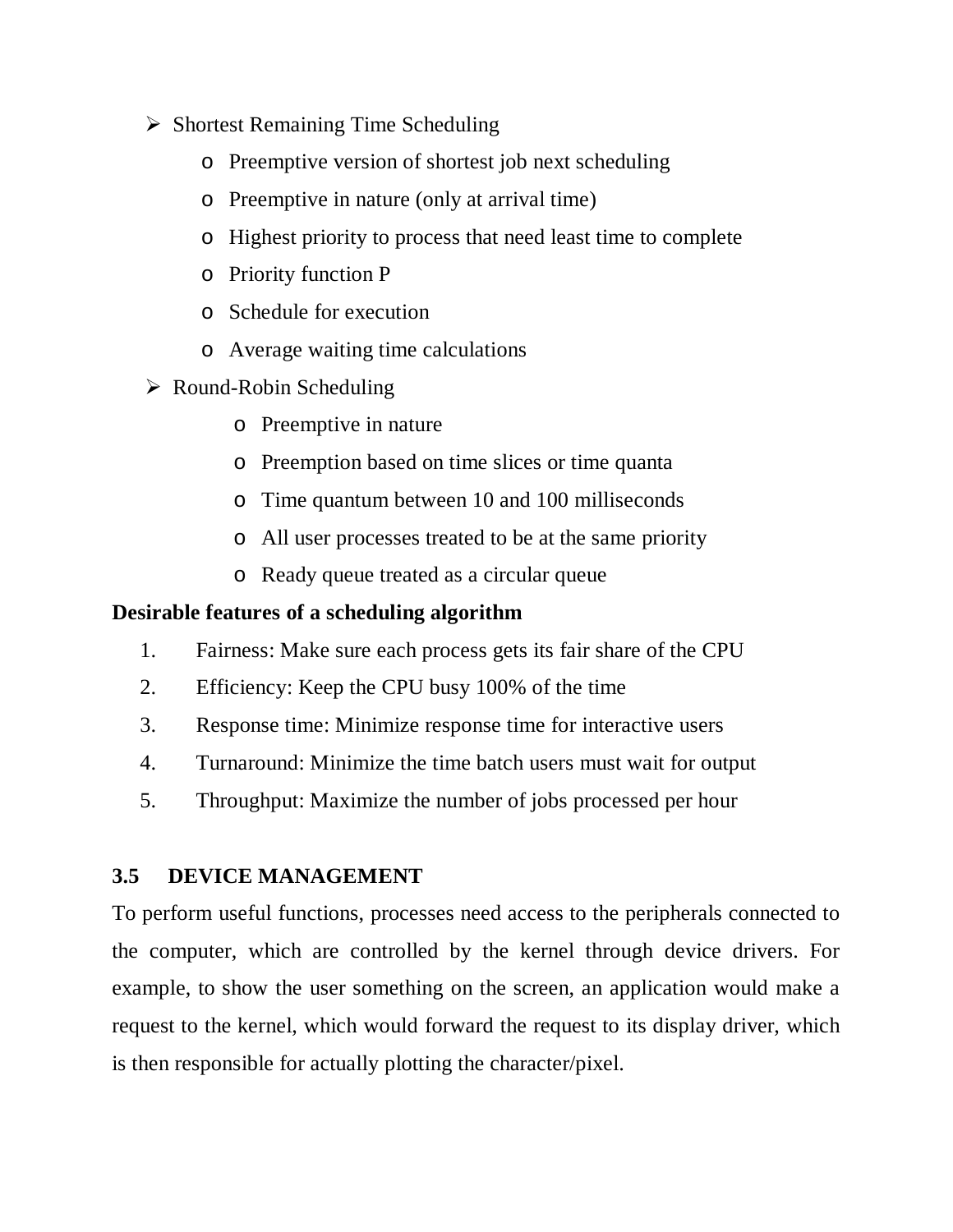#### **3.5.1 Special features of Device management in UNIX**

Device drivers run as part of the kernel, either compiled in or as run-time loadable modules. The kernel architectures, Monolithic kernel does this and it have the advantage of speed and efficiency.

#### **Device manager**

Device manager will be the interface between the device drivers and the both the rest of the kernel and user applications.

The device manager needs to do two things:

- 1. Isolate devices drivers from the kernel so that driver writers can worry about interfacing to the hardware and not about interfacing to the kernel
- 2. Isolate user applications from the hardware so that applications can work on the majority of devices the user might connect to their system

 In most operating systems, the device manager is the only part of the kernel that programmers really see. Writing a good interface will make the difference between an efficient and reliable OS which works with a variety of devices and an OS which you spend all your own time writing and debugger drivers for.

#### **Capabilities of device manager**

- 1. Asynchronous I/O: that is, applications will be able to start an I/O operation and continue to run until it terminates.
- 2. Plug and Play: drivers will be able to be loaded and unloaded as devices are added to and removed from the system. Devices will be detected automatically on system startup, if possible.

#### **Drivers**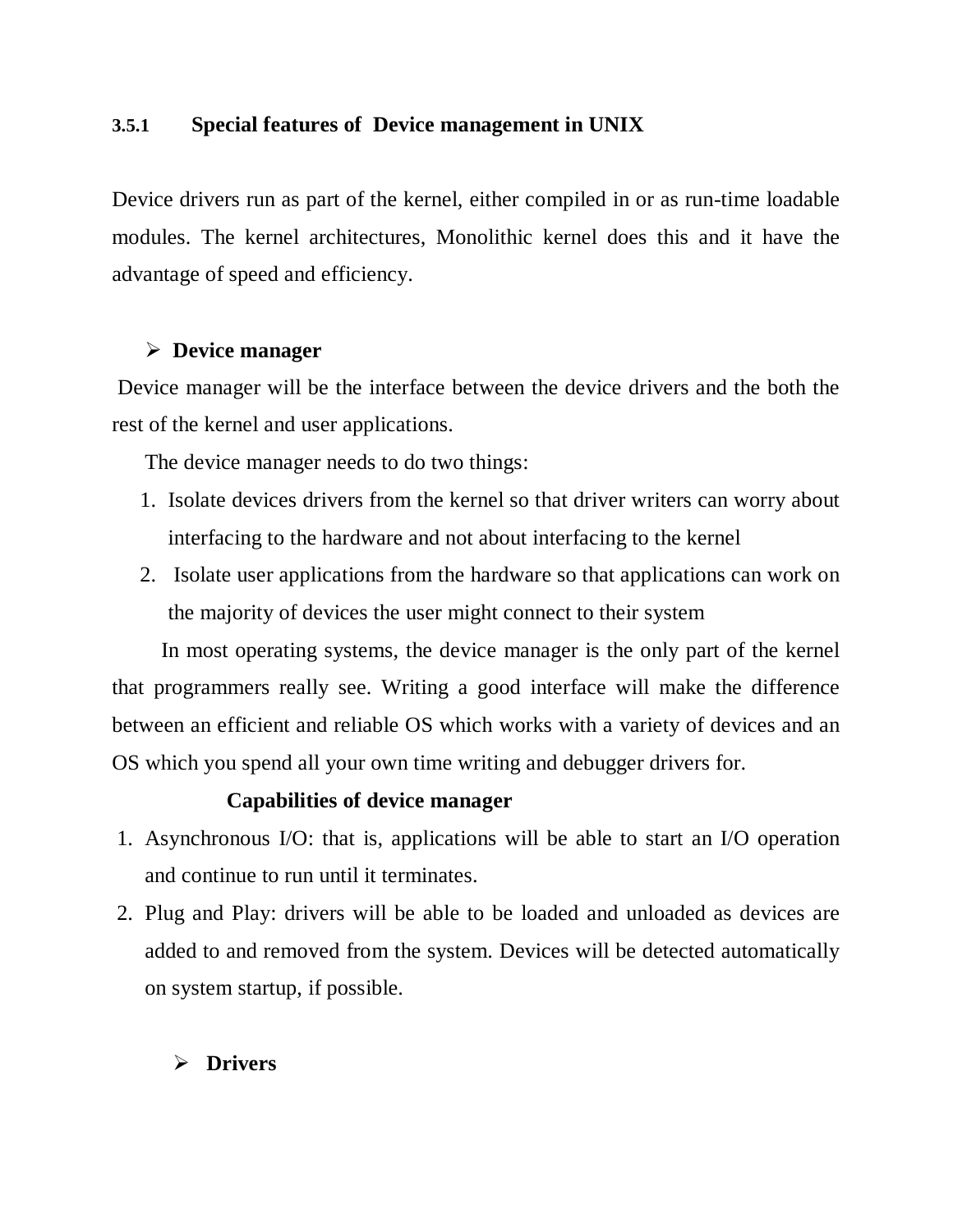Because we want our kernel to be plug-and-play capable, it isn't enough for drivers to be added to the kernel at compile time, as Minix and old Linux do. We must be able to load and unload them at run time. This isn't difficult: it just means we have to extend the executable file interface to kernel mode.

#### **Interfaces**

Once we've detected the devices installed in the system we need to keep a record of them somewhere. The standard Unix model, employed by Minix and Linux, is to keep directory somewhere in the file system. This directory is filled with special directory entries, directory entries which don't point to any data, each of which refers to a specific device via major and minor device numbers. The major device number specifies the device type or driver to use and the minor number specifies a particular device implemented by that drivers.

#### **3.6 Security**

An important kernel design decision is the choice of the abstraction levels where the security mechanisms and policies should be implemented. Kernel security mechanisms play a critical role in supporting security at higher levels.

One approach is to use firmware and kernel support for fault tolerance (see above), and build the security policy for malicious behavior on top of that (adding features such as cryptography mechanisms where necessary), delegating some responsibility to the compiler. Approaches that delegate enforcement of security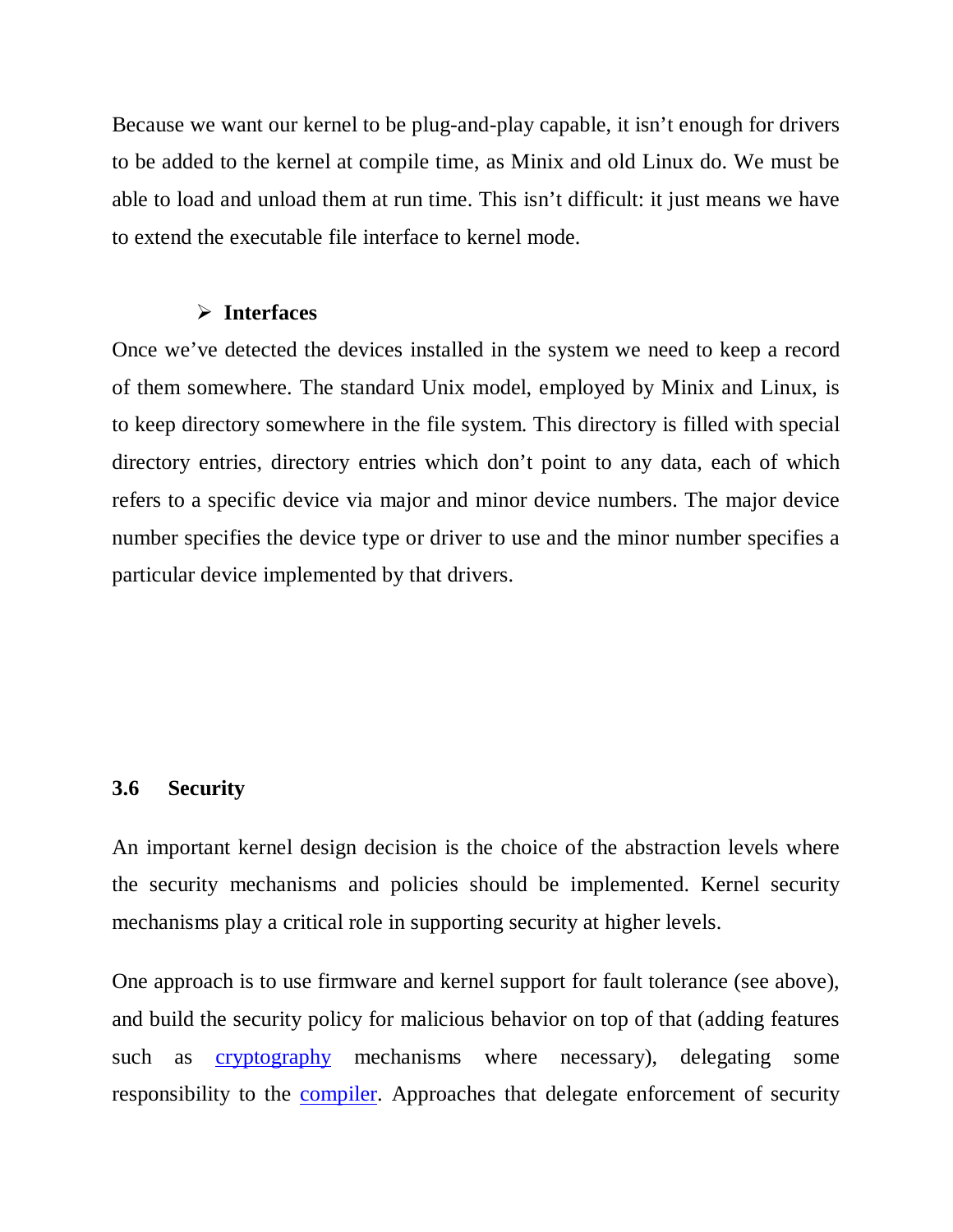policy to the compiler and/or the application level are often called *language-based security*.

The lack of many critical security mechanisms in current mainstream operating systems impedes the implementation of adequate security policies at the application abstraction level. In fact, a common misconception in computer security is that any security policy can be implemented in an application regardless of kernel support.

#### **4.0 ADVANTAGES OF UNIX O/S**

- Unix is more flexible and can be installed on many different types of machines, including main-frame computers, supercomputers and micro-computers.

- Unix is more stable and does not go down as often as Windows does, therefore requires less administration and maintenance.

- Unix has greater built-in security and permissions features than Windows.

- Unix possesses much greater processing power than Windows.

- Unix is the leader in serving the Web. About 90% of the Internet relies on Unix operating systems running Apache, the world's most widely used Web server.

- Software upgrades from Microsoft often require the user to purchase new or more hardware or prerequisite software. That is not the case with Unix.

- The mostly free or inexpensive open-source operating systems, such as Linux and BSD, with their flexibility and control, are very attractive to (aspiring) computer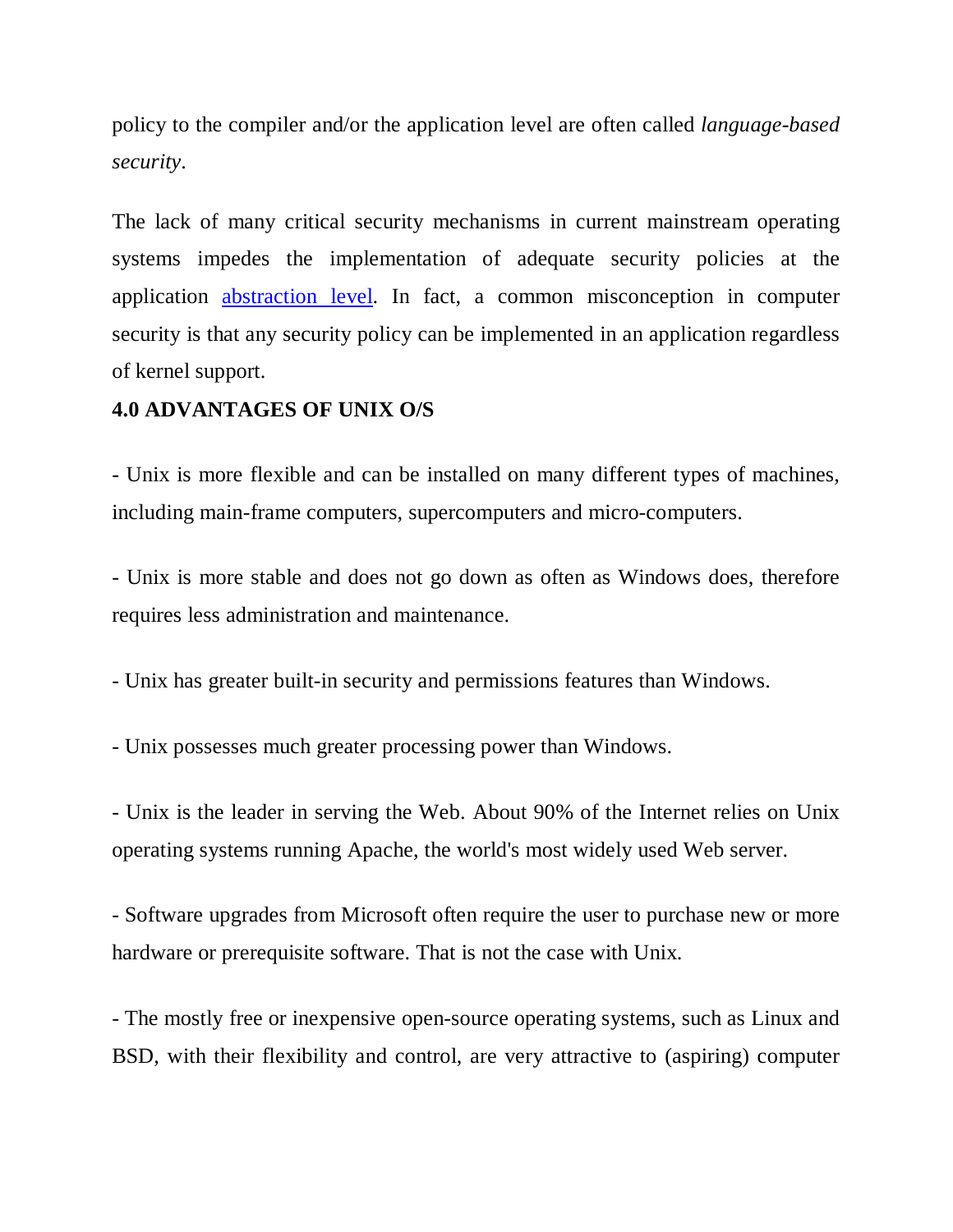wizards. Many of the smartest programmers are developing state-of-the-art software free of charge for the fast growing "open-source movement".

- Unix also inspires novel approaches to software design, such as solving problems by interconnecting simpler tools instead of creating large monolithic application programs.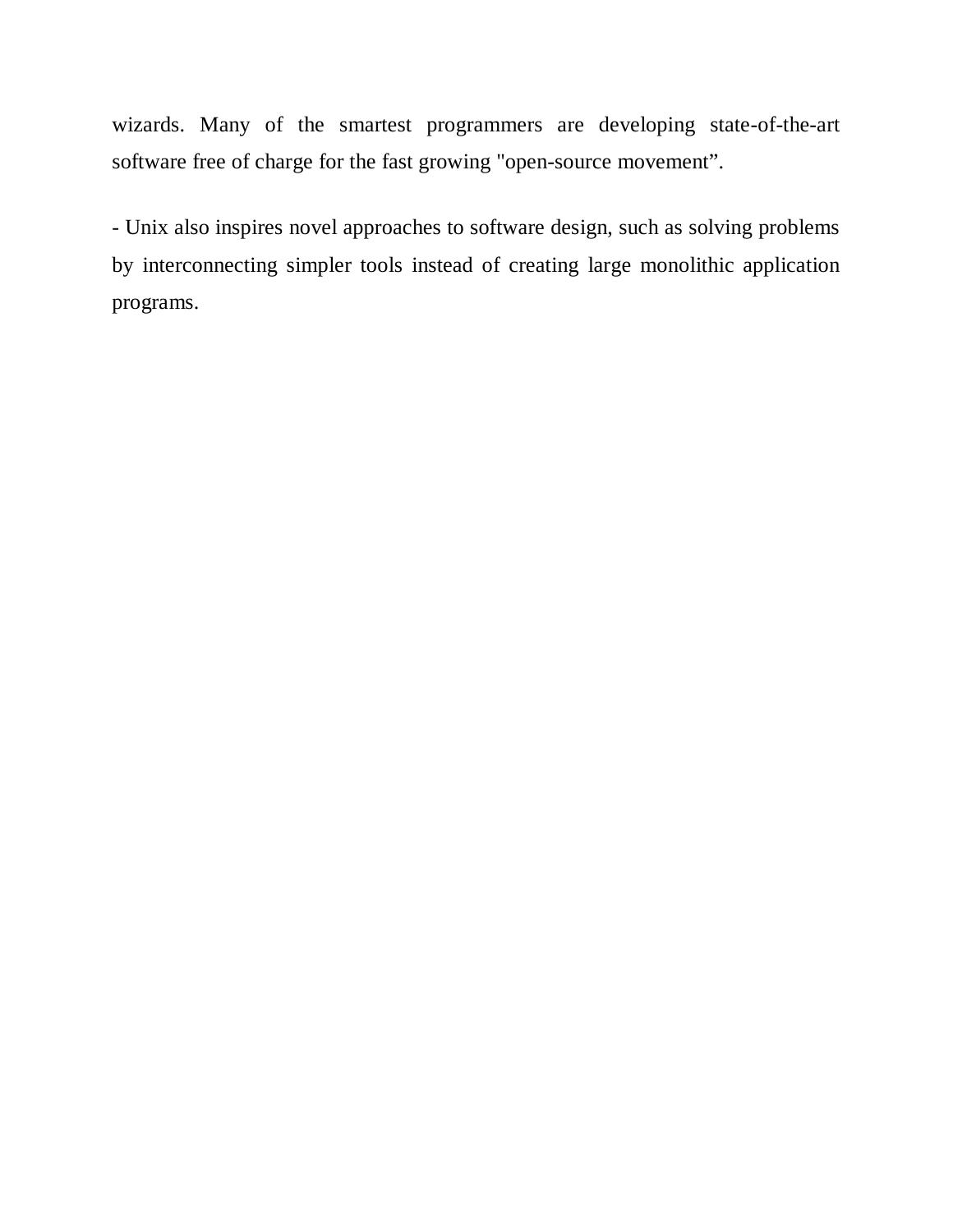### **CHAPTER TWO - LINUX**

# **Introduction**

What is Linux?

Linux is a UNIX-like operating system that runs on many different computers. Linux was first released in 1991 by its author Linus Torvalds at the University of Helsinki and developed by Linus Torvalds (author) and Andrew Morton. Linux is the operating system *kernel*, which comes with a *distribution* of software The Linux kernel is an operating system kernel used by a family of Unix-like operating system. It started out as a personal computer system used by individuals, and has since gained the support of several large operations such as HP, IBM, and Sun microsystem. It now used mostly as the server operating system. It's a prime example of open source development system. It's written in C

Since then it has grown tremendously in popularity as programmers around the world embraced his project of building a free operating system, adding features, and fixing problems. Linux is portable, which means you'll find versions running on name-brand or clone PCs, Apple Macintoshes, Sun workstations, or Digital Equipment Corporation Alpha-based computers. Linux also comes with source code, so you can change or customize the software to adapt to your needs. Finally, Linux is a great operating system, rich in features adopted from other versions of UNIX. The term Linux distribution is used to refer to the various operating systems that run on top of the Linux kernel. Linux is one of the most prominent examples of free/open source software. Today, the Linux kernel has received contributions from thousands of programmers.

#### **Event Leading To the Creation**

The UNIX operating system was conceived and implemented in 1960 and first released in 1970. Its portability and availability caused it to the widely adopted and modified by academic institutions and businesses. In 1983, Richard Stallman started the GNU project with the goal of creating a free UNIX like operating system. As part of the work, he wrote the GNU general public license (GPL). By the early 1990's there was almost enough available software to create a full operating system. However, the GNU kernel called HURD, failed to attract attention from developers leaving GNU incomplete. A solution seemed to appear in form of MINIX. It was released by Andrew S Tanenbaum in 1987, as an operating system, MINIX was not a superb one while source code was available, modification and retribution was restricted. This factors and lack of widely adopted free kernel made Torvalds start is project.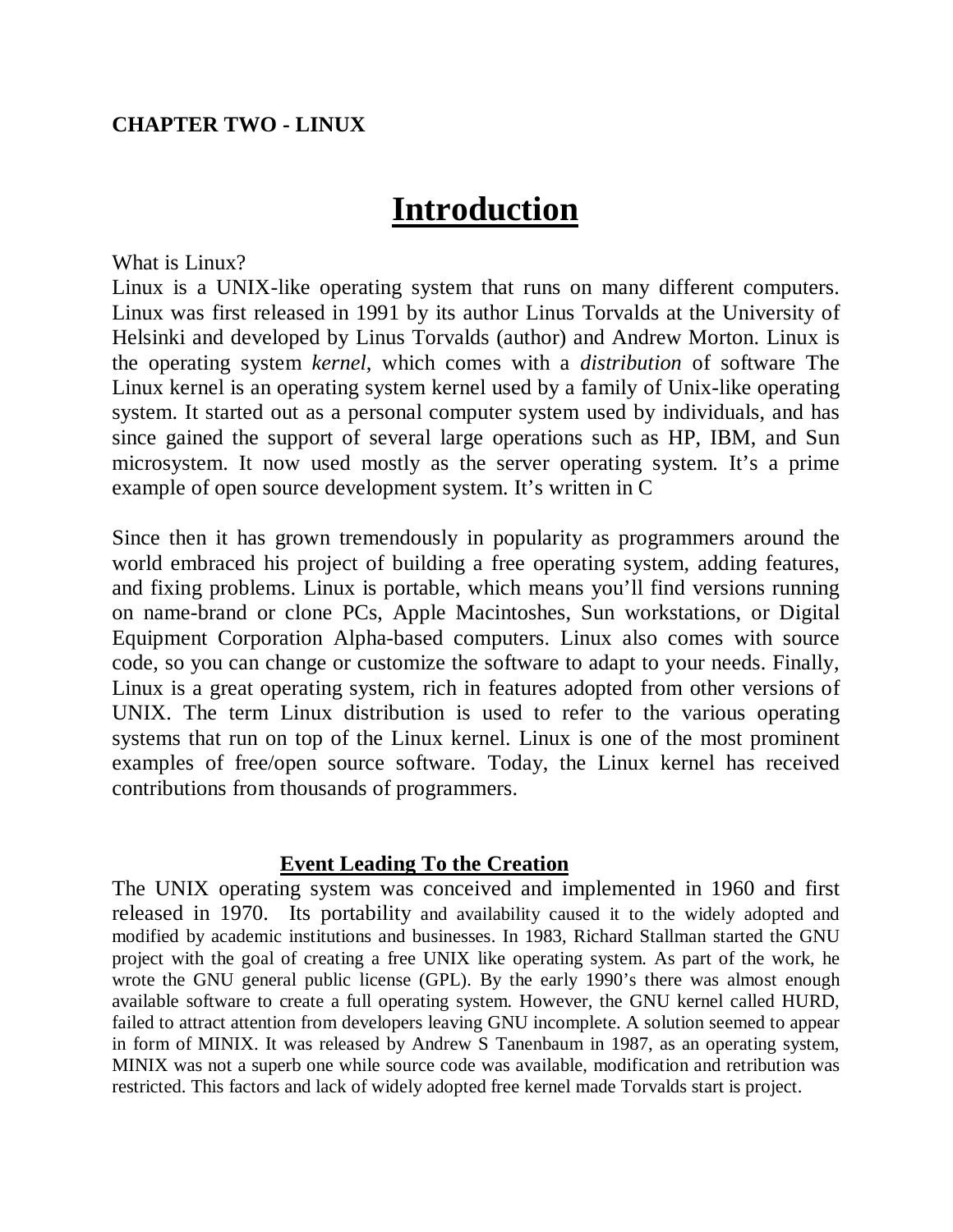# **Processes**

The concept of a *process* is fundamental to any multiprogramming operating system. A process is usually defined as an instance of a program in execution; thus, if 16 users are running vi at once, there are 16 separate processes (although they can share the same executable code). Processes are often called "tasks" in Linux source code.

Properties of processes

- Static
- Dynamic

# **Process Descriptor**

In order to manage processes, the kernel must have a clear picture of what each process is doing. It must know, for instance, the process's priority, whether it is running on the CPU or blocked on some event, what address space has been assigned to it, which files it is allowed to address, and so on. This is the role of the *process descriptor,* that is, of a task\_struct type structure whose fields contain all the information related to a single process. As the repository of so much information, the process descriptor is rather complex. Not only does it contain many fields itself, but some contain pointers to other data structures that, in turn, contain pointers to other structures. The figure below describes the Linux process descriptor schematically.

Figure 1 The Linux Process Descriptor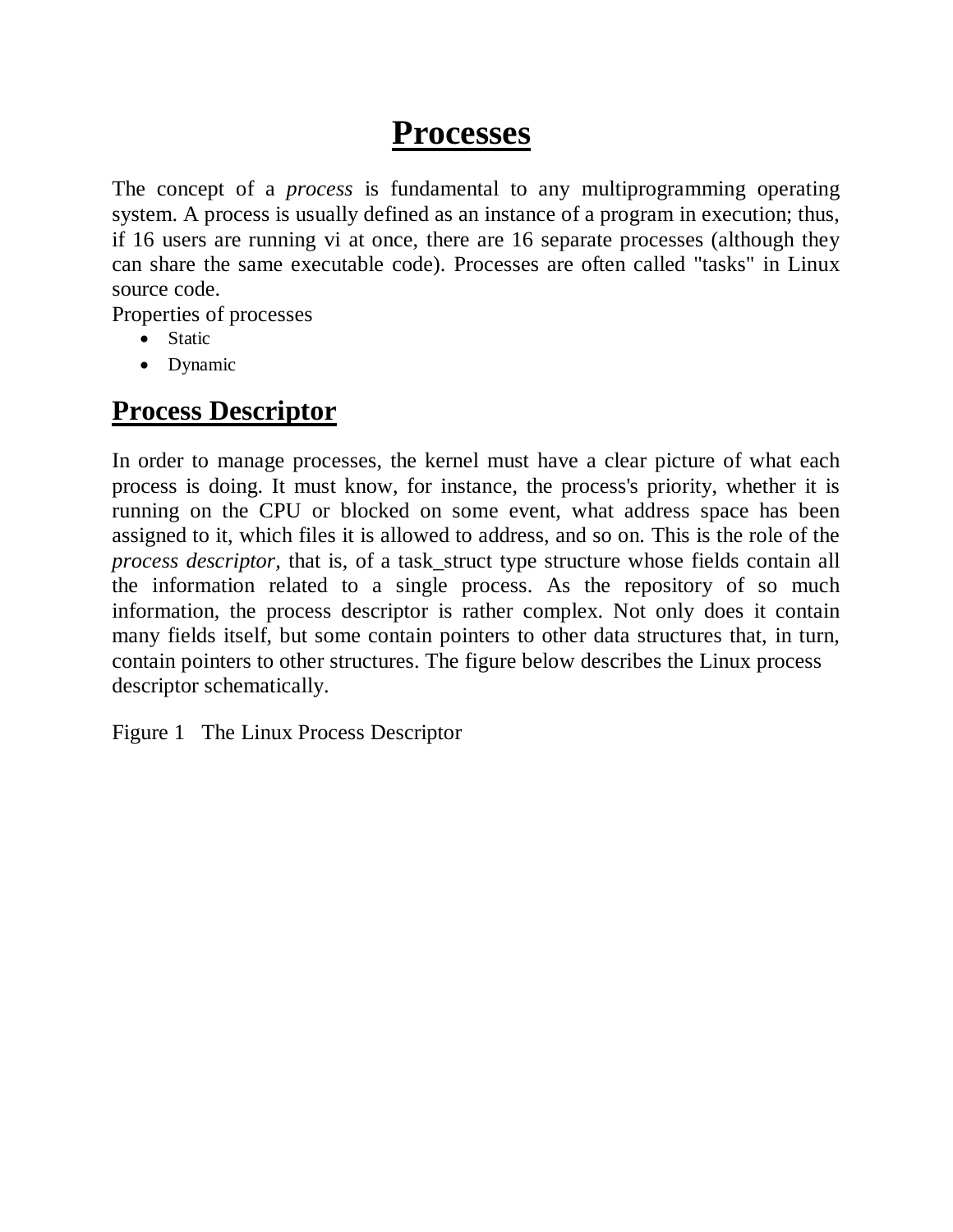

The five data structures on the right side of the figure refer to specific resources owned by the process. These resources will be covered in future chapters. This chapter will focus on two types of fields that refer to the process state and to process parent/child relationships.

## **Process State**

As its name implies, the 'state' field of the process descriptor describes what is currently happening to the process. It consists of an array of flags, each of which describes a possible process state. In the current Linux version these states are mutually exclusive, and hence exactly one flag of state is set; the remaining flags are cleared. The following are thepossible process states:

## TASK\_RUNNING

The process is either executing on the CPU or waiting to be executed.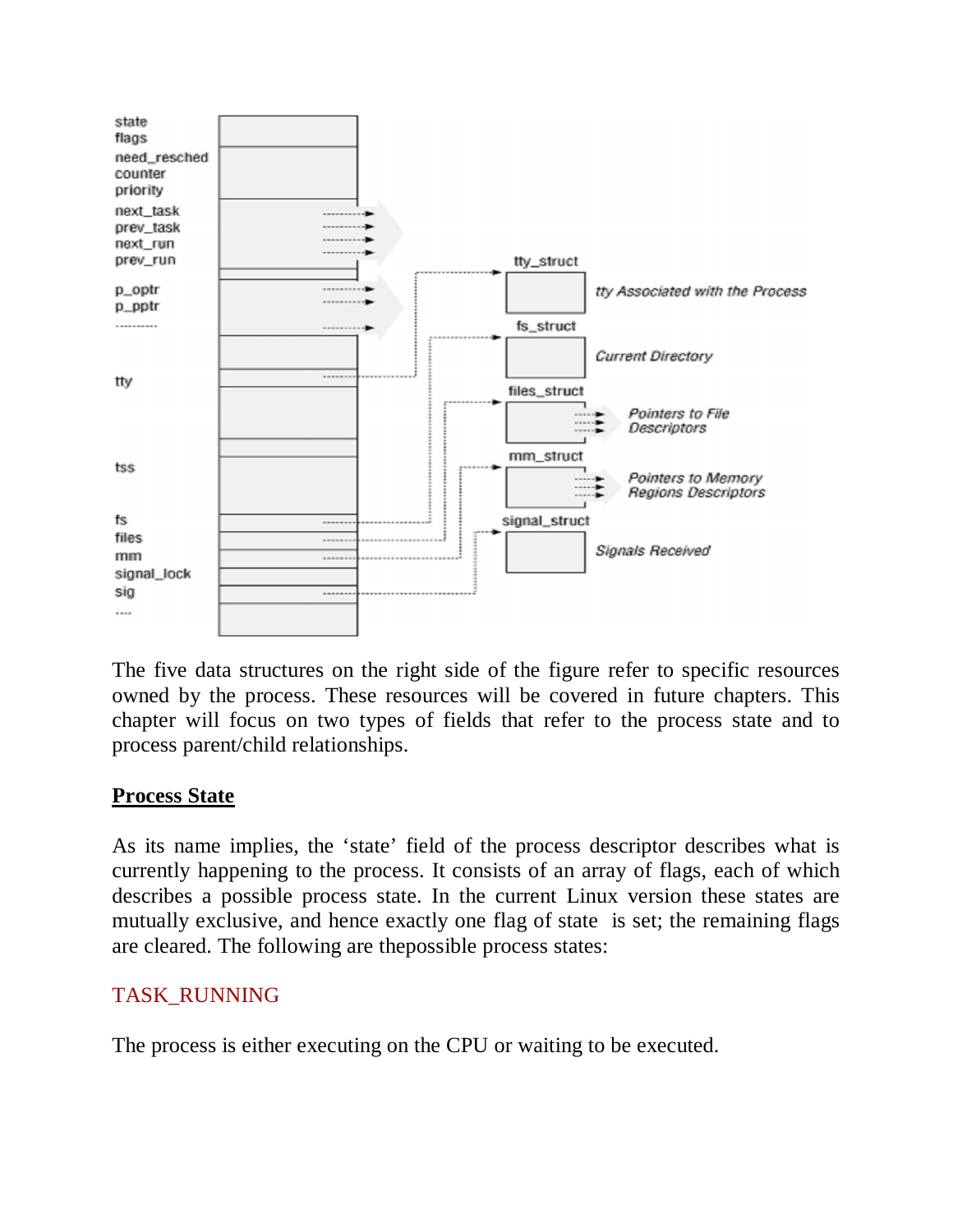## TASK\_INTERRUPTIBLE

The process is suspended (sleeping) until some condition becomes true. Raising a hardware interrupt, releasing a system resource the process is waiting for, or delivering a signal are examples of conditions that might wake up the process, that is, put its state back to TASK\_RUNNING.

# TASK\_UNINTERRUPTIBLE

Like the previous state, except that delivering a signal to the sleeping process leaves its state unchanged. This process state is seldom used. It is valuable, however, under certain specific conditions in which a process must wait until a given event occurs without being interrupted. For instance, this state may be used when a process opens a device file and the corresponding device driver starts probing for a corresponding hardware device. The device driver must not be interrupted until the probing is complete, or the hardware device could be left in an unpredictable state.

## TASK\_STOPPED

Process execution has been stopped: the process enters this state after receiving a SIGSTOP, SIGTSTP, SIGTTIN, or SIGTTOU signal. When a process is being monitored by another (such as when a debugger executes a ptrace( ) system call to monitor a test program), any signal may put the process in the TASK\_STOPPED state.

# TASK\_ZOMBIE

Process execution is terminated, but the parent process has not yet issued a wait( ) like system call (wait2(), wait3(), wait4(), or waitpid()) to return information about the dead process. Before the wait( )-like call is issued, the kernel cannot discard the data contained in the dead process descriptor because the parent could need it

#### **Identifying A Process**

Any Unix-like operating system, on the other hand, allows users to identify processes by means of a number called the *Process ID* (or *PID*). The PID is a 32 bit unsigned integer stored in the PID field of the process descriptor. PIDs are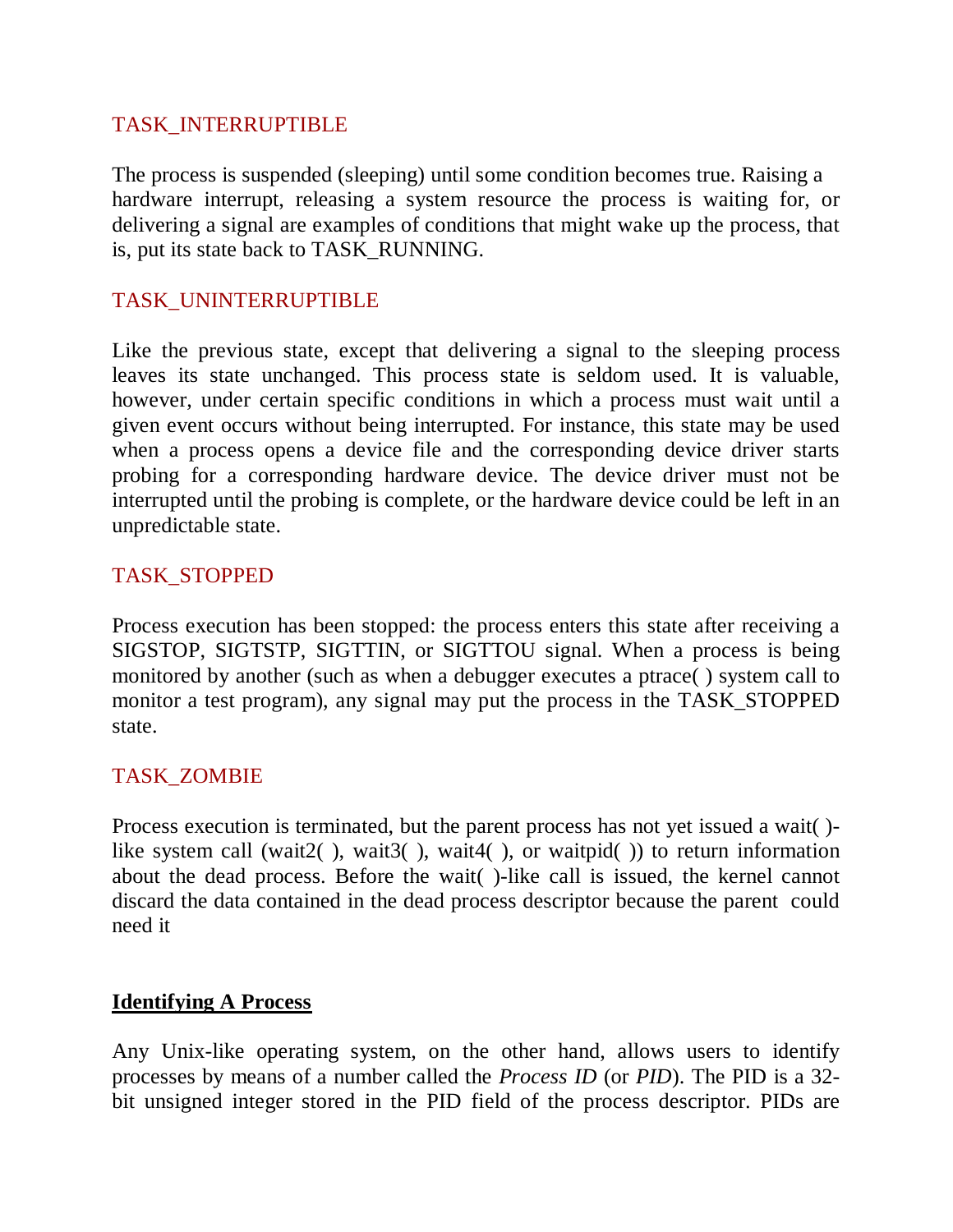numbered sequentially: the PID of a newly created process is normally the PID of the previously created process incremented by one. However, for compatibility with traditional Unix systems developed for 16-bit hardware platforms, the maximum PID number allowed on Linux is 32767. When the kernel creates the 32768th process in the system, it must start recycling the lower unused PIDs.

# **Memory Management**

The memory management subsystem is one of the most important parts of the operating system. Since the early days of computing, there has been a need for more memory than exists physically in a system. Strategies have been developed to overcome this limitation and the most successful of these is virtual memory. Virtual memory makes the system appear to have more memory than is physically present by sharing it among competing processes as they need it. Virtual memory does more than just make your computer's memory go farther. The memory management subsystem provides:

# **Large Address Spaces**

The operating system makes the system appear as if it has a larger amount of memory than it actually has. The virtual memory can be many times larger than the physical memory in the system.

# **Protection**

Each process in the system has its own virtual address space. These virtual address spaces are completely separate from each other and so a process running one application cannot affect another. Also, the hardware virtual memory mechanisms allow areas of memory to be protected against writing. This protects code and data from being overwritten by rogue applications.

# **Memory Mapping**

Memory mapping is used to map image and data files into a process' address space. In memory mapping, the contents of a file are linked directly into the virtual address space of a process.

# **Fair Physical Memory Allocation**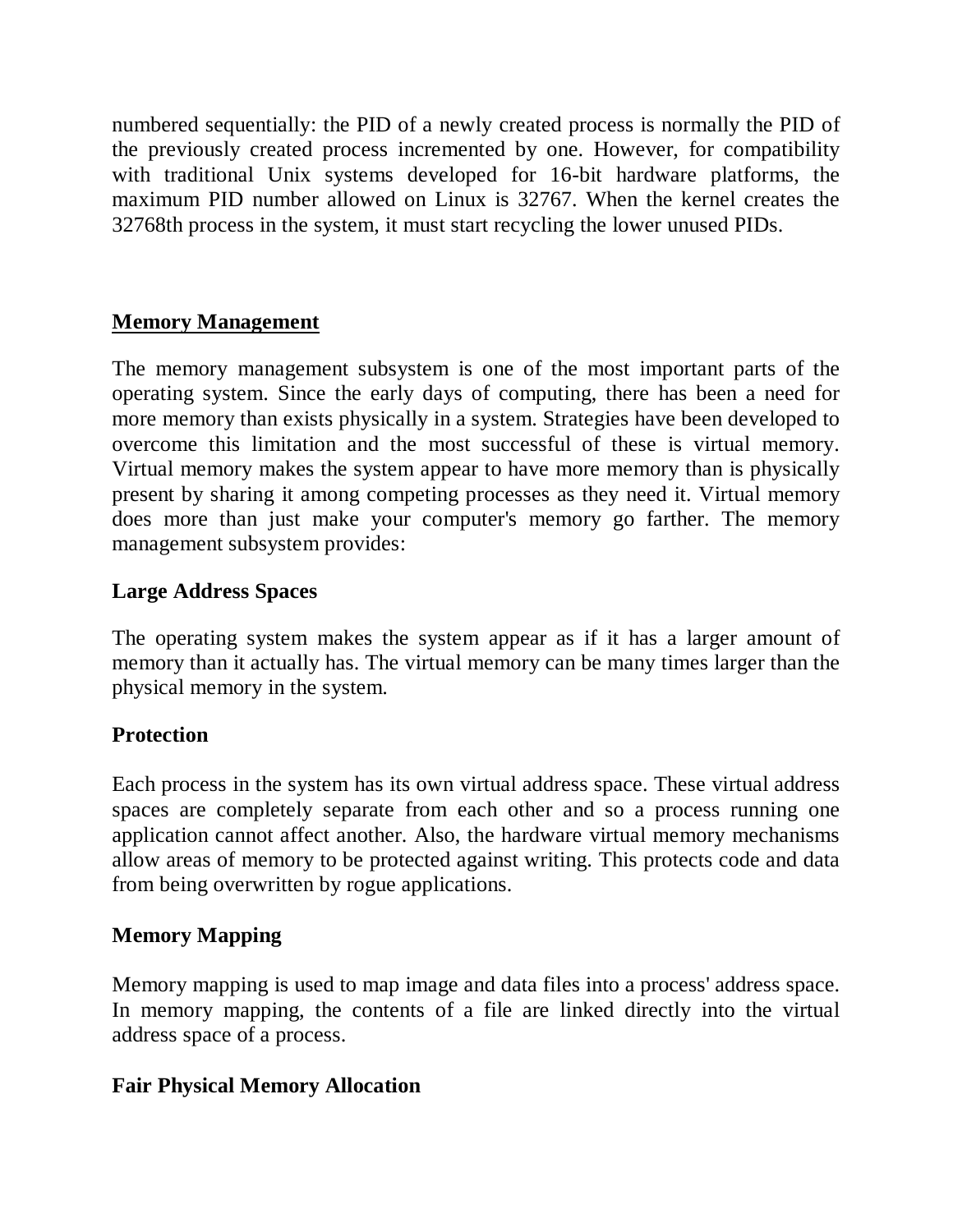The memory management subsystem allows each running process in the system a fair share of the physical memory of the system.

# **Shared Virtual Memory**

Although virtual memory allows processes to have separate (virtual) address spaces, there are times when you need processes to share memory. For example there could be several processes in the system running the bash command shell. Rather than have several copies of bash, one in each process's virtual address space, it is better to have only one copy in physical memory and all of the processes running bash share it. Dynamic libraries are another common example of executing code shared between several processes.

Shared memory can also be used as an Inter Process Communication (IPC) mechanism, with two or more processes exchanging information via memory common to all of them. Linux supports the Unix System V shared memory IPC.

# **3.1 An Abstract Model of Virtual Memory**



# **Figure 3.1: Abstract model of Virtual to Physical address mapping**

Before considering the methods that Linux uses to support virtual memory it is useful to consider an abstract model that is not cluttered by too much detail.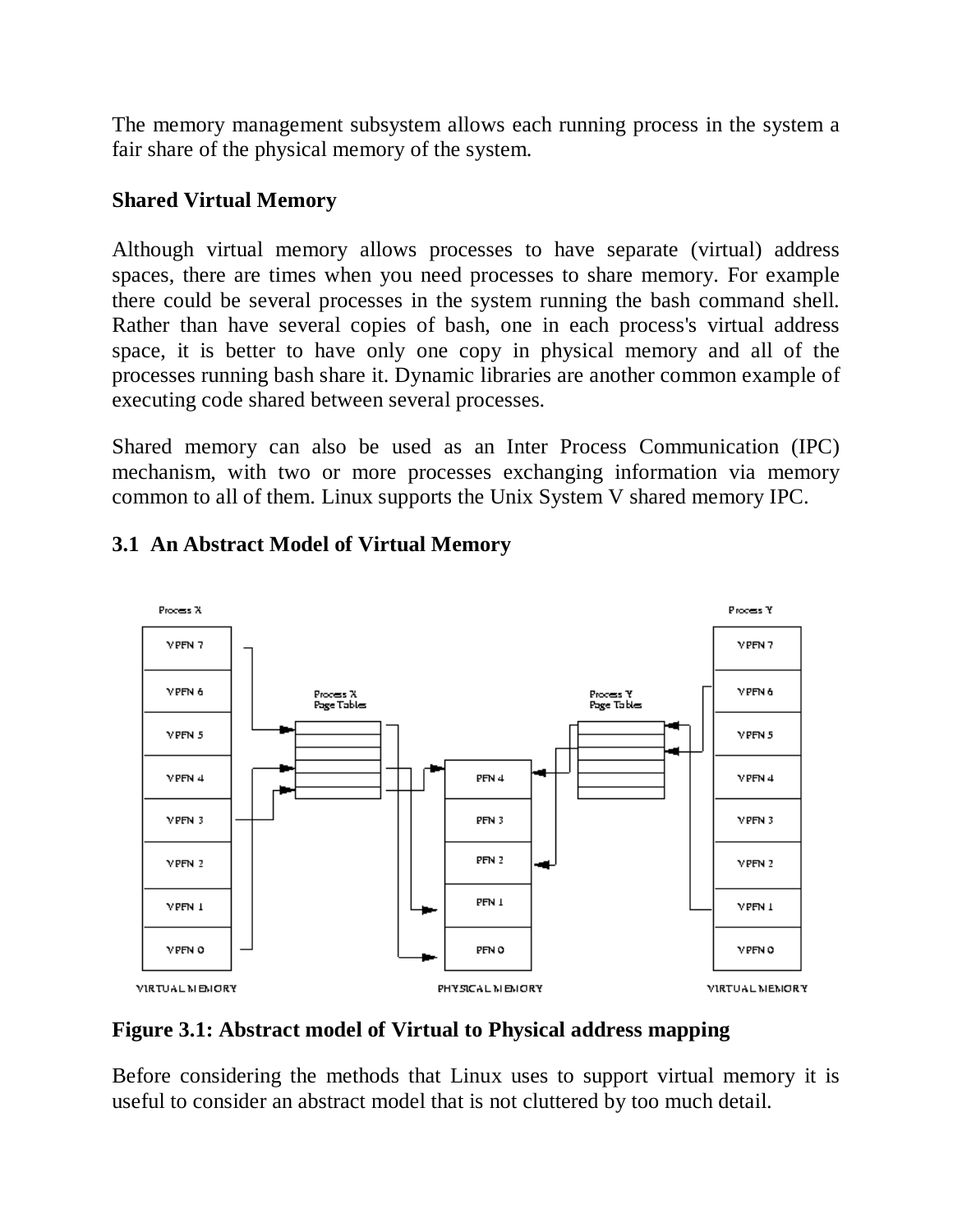As the processor executes a program it reads an instruction from memory and decodes it. In decoding the instruction it may need to fetch or store the contents of a location in memory. The processor then executes the instruction and moves onto the next instruction in the program. In this way the processor is always accessing memory either to fetch instructions or to fetch and store data.

In a virtual memory system all of these addresses are virtual addresses and not physical addresses. These virtual addresses are converted into physical addresses by the processor based on information held in a set of tables maintained by the operating system.

To make this translation easier, virtual and physical memory are divided into handy sized chunks called *pages*. These pages are all the same size, they need not be but if they were not, the system would be very hard to administer. Linux on Alpha AXP systems uses 8 Kbyte pages and on Intel x86 systems it uses 4 Kbyte pages. Each of these pages is given a unique number; the page frame number (PFN).

In this paged model, a virtual address is composed of two parts; an offset and a virtual page frame number. If the page size is 4 Kbytes, bits 11:0 of the virtual address contain the offset and bits 12 and above are the virtual page frame number. Each time the processor encounters a virtual address it must extract the offset and the virtual page frame number. The processor must translate the virtual page frame number into a physical one and then access the location at the correct offset into that physical page. To do this the processor uses *page tables*.

# **Interrupts And Exceptions**

An *interrupt* is usually defined as an event that alters the sequence of instructions executed by a processor. Such events correspond to electrical signals generated by hardware circuits both inside and outside of the CPU chip. Interrupts are often divided into *synchronous* and *asynchronous* interrupts:

• *Synchronous* interrupts are produced by the CPU control unit while executing instructions and are called synchronous because the control unit issues them only after terminating the execution of an instruction.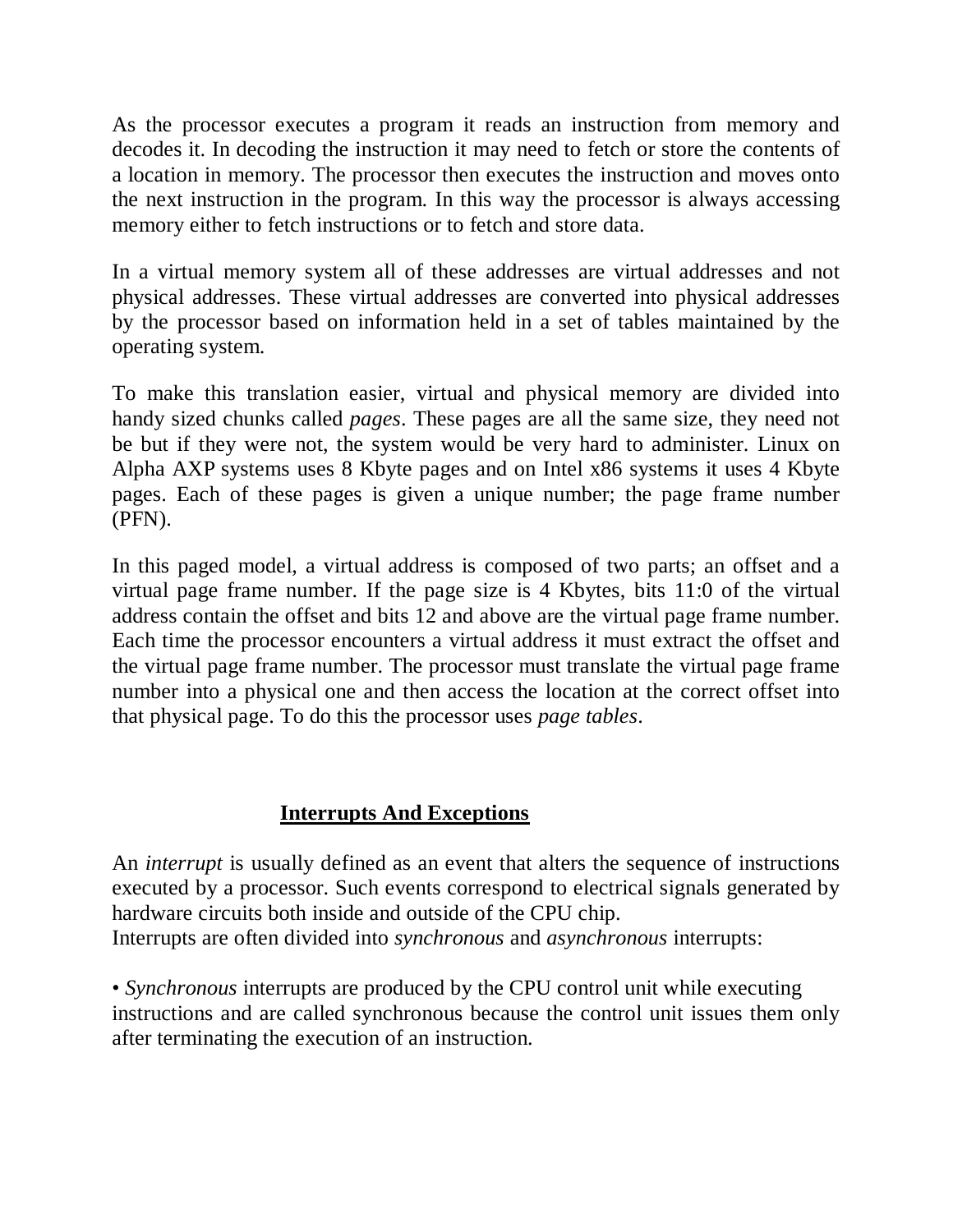• *Asynchronous* interrupts are generated by other hardware devices at arbitrary times with respect to the CPU clock signals. Intel 80x86 microprocessor manuals designate synchronous and asynchronous interrupts as *exceptions* and *interrupts*, respectively. We'll adopt this classification, although we'll

occasionally use the term "interrupt signal" to designate both types together (synchronous as well as asynchronous). Interrupts are issued by interval timers and I/O devices; for instance, the arrival of a keystroke from a user sets off an interrupt. Exceptions, on the other hand, are caused either by programming errors or by anomalous conditions that must be handled by the kernel. In the first case, the kernel handles the exception by delivering to the current process one of the signals familiar to every Unix programmer. In the second case, the kernel performs all the steps needed to recover from the anomalous condition, such as a page fault or a request (via an int instruction) for a kernel service.

# **The Role of Interrupt Signals**

As the name suggests, interrupt signals provide a way to divert the processor to code outside the normal flow of control. When an interrupt signal arrives, the CPU must stop what it's currently doing and switch to a new activity; it does this by saving the current value of the program counter (i.e., the content of the eip and cs registers) in the Kernel Mode stack and by placing an address related to the interrupt type into the program counter. There is a key difference between interrupt handling and process switching: the code executed by an interrupt or by an exception handler is not a process. Rather, it is a kernel control path that runs on behalf of the same process that was running when the interrupt occurred. As a kernel control path, the interrupt handler is lighter than a process (it has less context and requires less time to set up or tear down).

Interrupt handling is one of the most sensitive tasks performed by the kernel, since it must satisfy the following constraints:

• Interrupts can come at any time, when the kernel may want to finish something else it was trying to do. The kernel's goal is therefore to get the interrupt out of the way as soon as possible and defer as much processing as it can. For instance, suppose a block of data has arrived on a network line. When the hardware interrupts the kernel, it could simply mark the presence of data, give the processor back to whatever was running before, and do the rest of the processing later (like moving the data into a buffer where its recipient process can find it and restarting the process). The activities that the kernel needs to perform in response to an interrupt are thus divided into two parts: a *top half* that the kernel executes right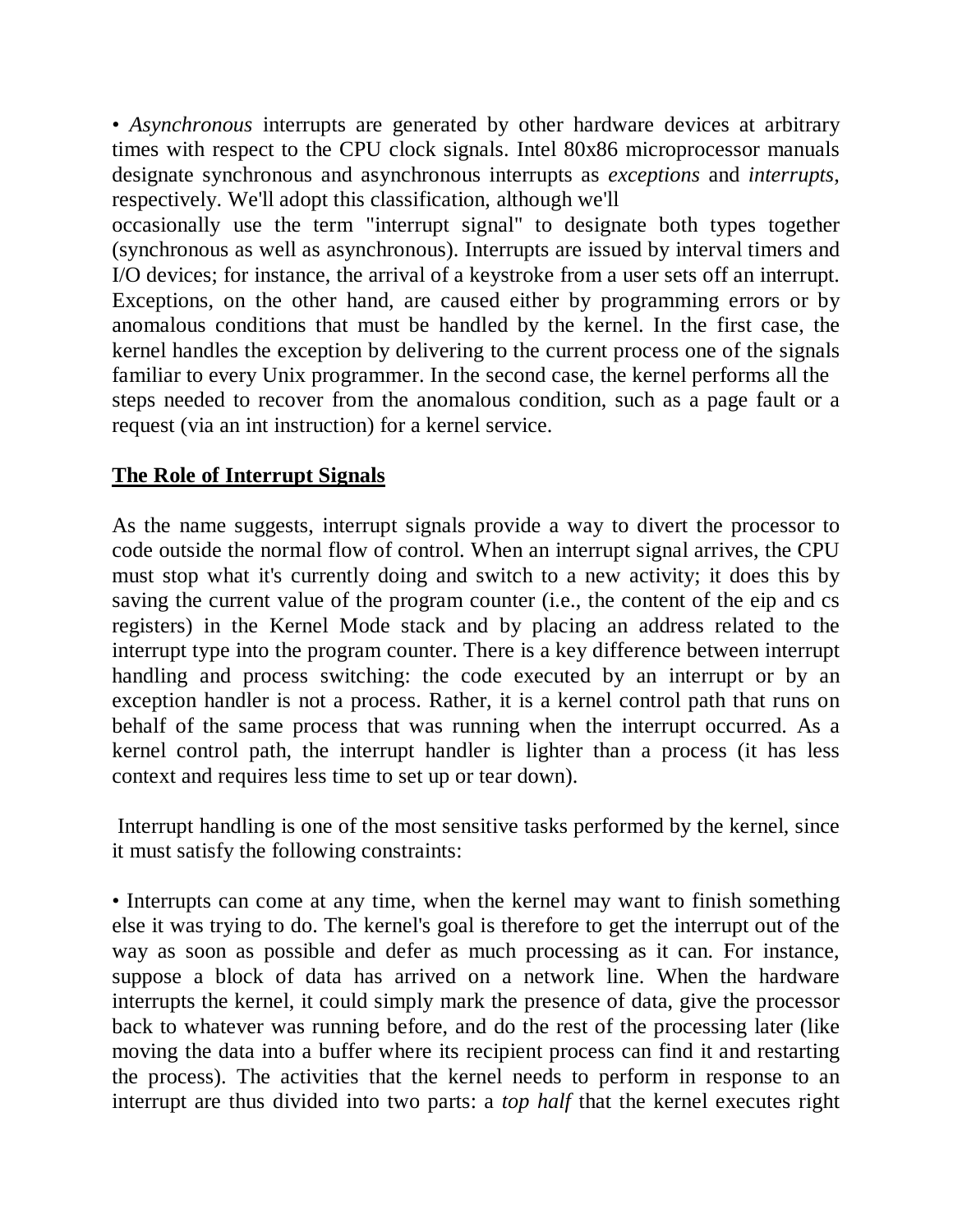away and a *bottom half* that is left for later. The kernel keeps a queue pointing to all the functions that represent bottom halves waiting to be executed and pulls them off the queue to execute them at particular points in processing.

• Since interrupts can come at any time, the kernel might be handling one of them while another one (of a different type) occurs. This should be allowed as much as possible since it keeps the I/O devices busy. As a result, the interrupt handlers must be coded so that the corresponding kernel control paths can be executed in a nested manner. When the last kernel control path terminates, the kernel must be able to resume execution of the interrupted process or switch to another process if the interrupt signal has caused a rescheduling activity.

• Although the kernel may accept a new interrupt signal while handling a previous one, some critical regions exist inside the kernel code where interrupts must be disabled. Such critical regions must be limited as much as possible since, according to the previous requirement, the kernel, and in particular the interrupt handlers, should run most of the time with the interrupts enabled.

# **Interrupts and Exceptions**

The Intel documentation classifies interrupts and exceptions as follows: • Interrupts:

## *Maskable interrupts*

Sent to the INTR pin of the microprocessor. They can be disabled by clearing the IF flag of the eflags register. All IRQs issued by I/O devices give rise to maskable interrupts.

## *Nonmaskable interrupts*

Sent to the NMI (Nonmaskable Interrupts) pin of the microprocessor. They are not disabled by clearing the IF flag. Only a few critical events, such as hardware failures,

give rise to nonmaskable interrupts.

• Exceptions:

## Processor-detected exceptions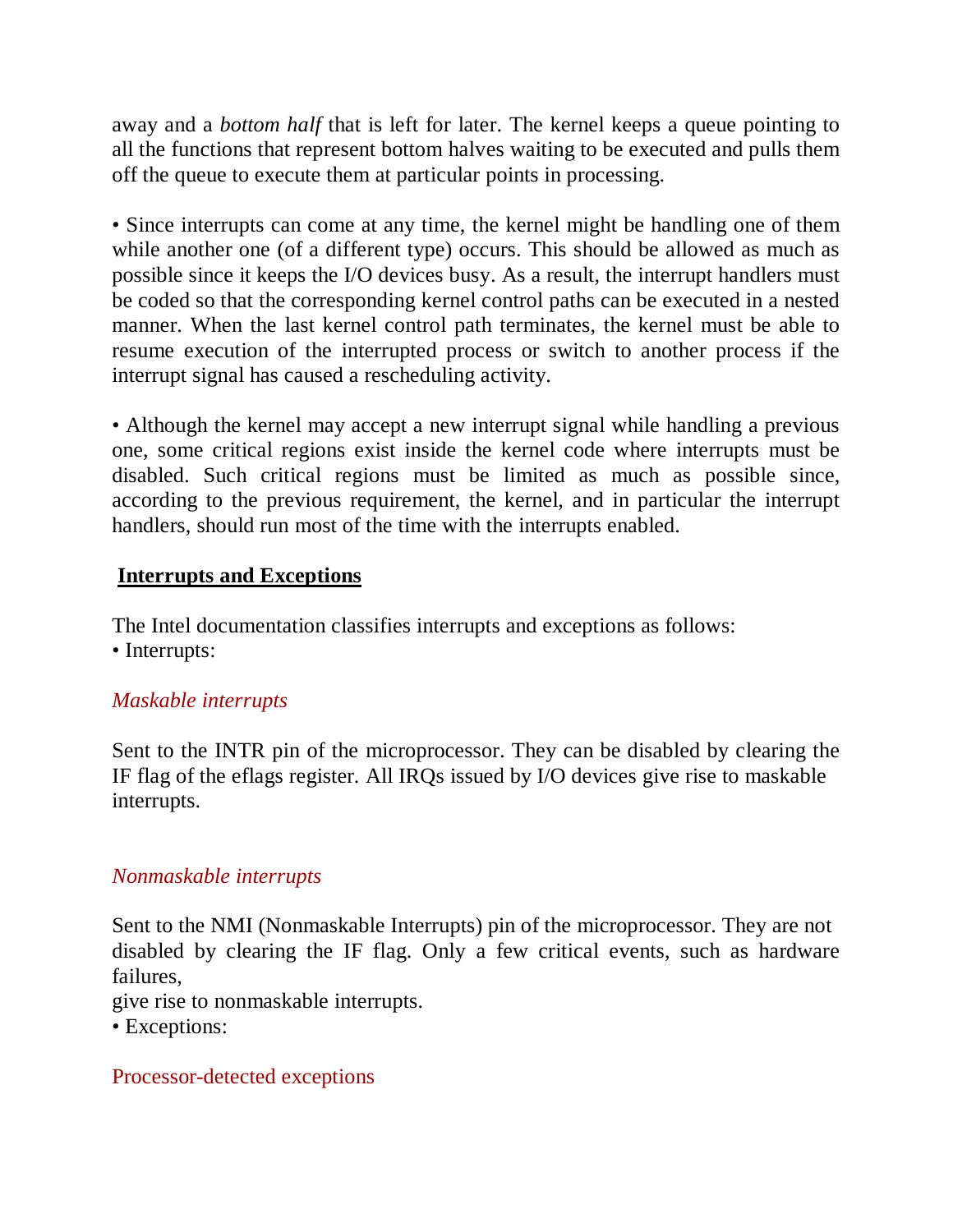Generated when the CPU detects an anomalous condition while executing an instruction. These are further divided into three groups, depending on the value of the eip register that is saved on the Kernel Mode stack when the CPU control unit raises the exception:

# *Faults*

The saved value of eip is the address of the instruction that caused the fault, and hence that instruction can be resumed when the exception handler terminates. Resuming the same instruction is necessary whenever the handler is able to correct the anomalous condition that caused the exception.

# *Traps*

The saved value of eip is the address of the instruction that should be executed after the one that caused the trap. A trap is triggered only when there is no need to re-execute the instruction that was terminated. The main use of traps is for debugging purposes: the role of the interrupt signal in this case is to notify the debugger that a specific instruction has been executed (for instance, a breakpoint has been reached within a program). Once the user has examined the data provided by the debugger, she may ask that execution of the debugged program resume starting from the next instruction.

# *Aborts*

A serious error occurred; the control unit is in trouble, and it may be unable to store a meaningful value in the eip register. Aborts are caused by hardware failures or by invalid values in system tables. The interrupt signal sent by the control unit is an emergency signal used to switch control to the corresponding abort exception handler. This handler has no choice but to force the affected process to terminate.

# *Programmed exceptions*

Occur at the request of the programmer. They are triggered by int or int3 instructions; the 'into' (check for overflow) and 'bound' (check on address bound) instructions also give rise to a programmed exception when the condition they are checking is not true. Programmed exceptions are handled by the control unit as traps; they are often called *software interrupts*. Such exceptions have two common uses: to implement system calls, and to notify a debugger of a specific event. Linux uses two types of descriptors: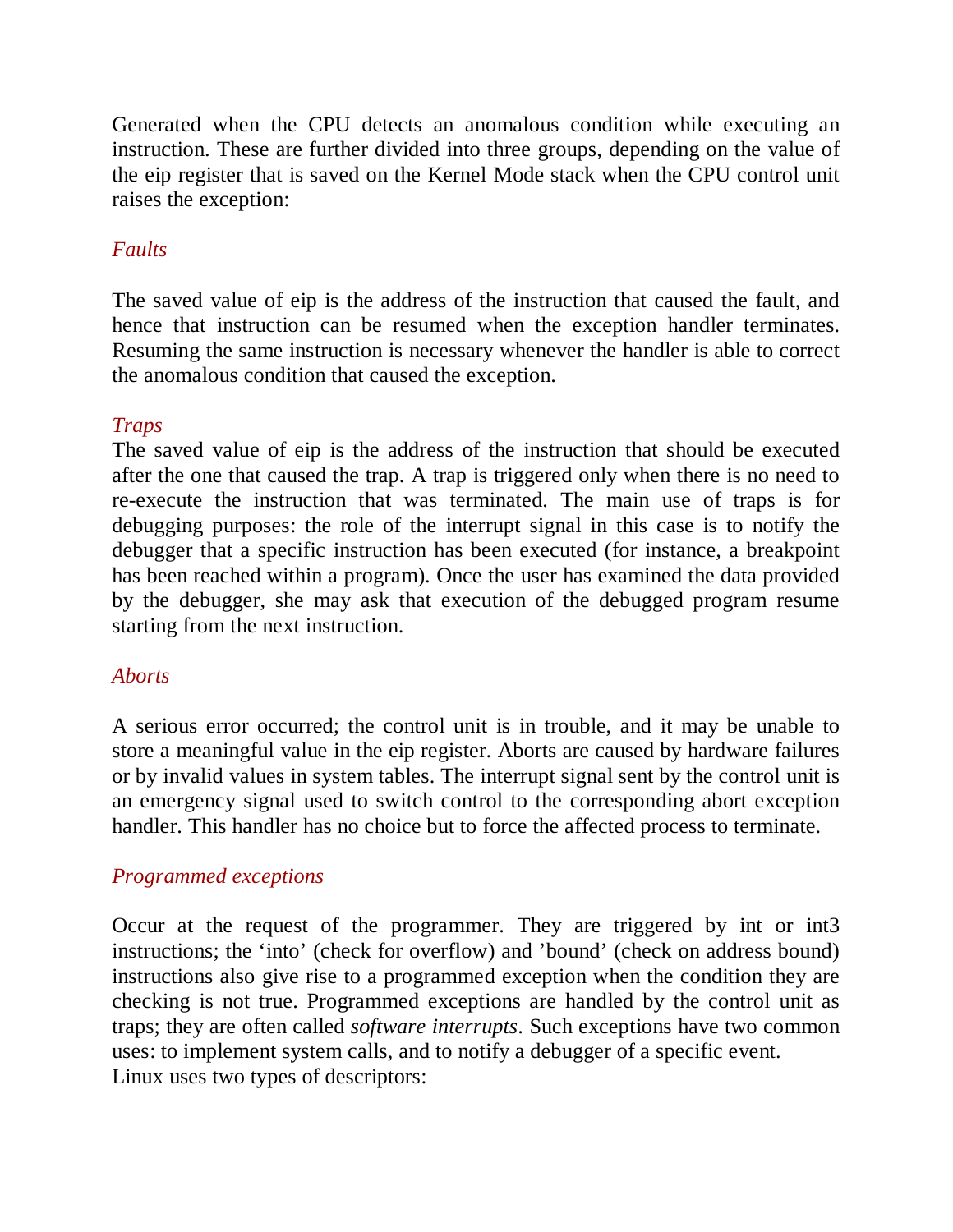*Interrupt gates* & *trap gates*. *Trap gate*: Trap gates are used for activating exception handlers.

*Interrupt gate:* Cannot be accessed by user mode progs

## **The Linux Booting Process**

In most cases, the Linux kernel is loaded from a hard disk, and a two-stage boot loader is required. The most commonly used Linux boot loader on Intel systems is named LILO (Linux Loader); corresponding programs exist for other architectures. LILO may be installed either on the MBR, replacing the small program that loads the boot sector of the active partition, or in the boot sector of a (usually active) disk partition. In both cases, the final result is the same: when the loader is executed at boot time, the user may choose which operating system to load. The LILO boot loader is broken into two parts, since otherwise it would be too large to fit into the MBR. The MBR or the partition boot sector includes a small boot loader, which is loaded into RAM starting from address  $0x00007c00$  by the BIOS. This small program moves itself to the address 0x0009a000, sets up the Real Mode stack (ranging from 0x0009b000 to 0x0009a200), and loads the second part of the LILO boot loader into RAM starting from address 0x0009b000. In turn, this latter program reads a map of available operating systems from disk and offers the user a prompt so she can choose one of them. Finally, after the user has chosen the kernel to be loaded (or let a time-out elapse so that LILO chooses a default), the boot loader may either copy the boot sector of the corresponding partition into RAM and execute it or directly copy the kernel image into RAM. Assuming that a Linux kernel image must be booted, the LILO boot loader, which relies on BIOS routines, performs essentially the same operations as the boot loader integrated into the kernel image described in the previous section about floppy disks. The loader displays the "Loading Linux" message; then it copies the integrated boot loader of the kernel image to address 0x00090000, the setup( ) code to address 0x00090200, and the rest of the kernel image to address 0x00010000 or 0x00100000. Then it jumps to the setup( ) code.

## The setup( ) functions

1. Invokes a BIOS procedure to find out the amount of RAM available in the system.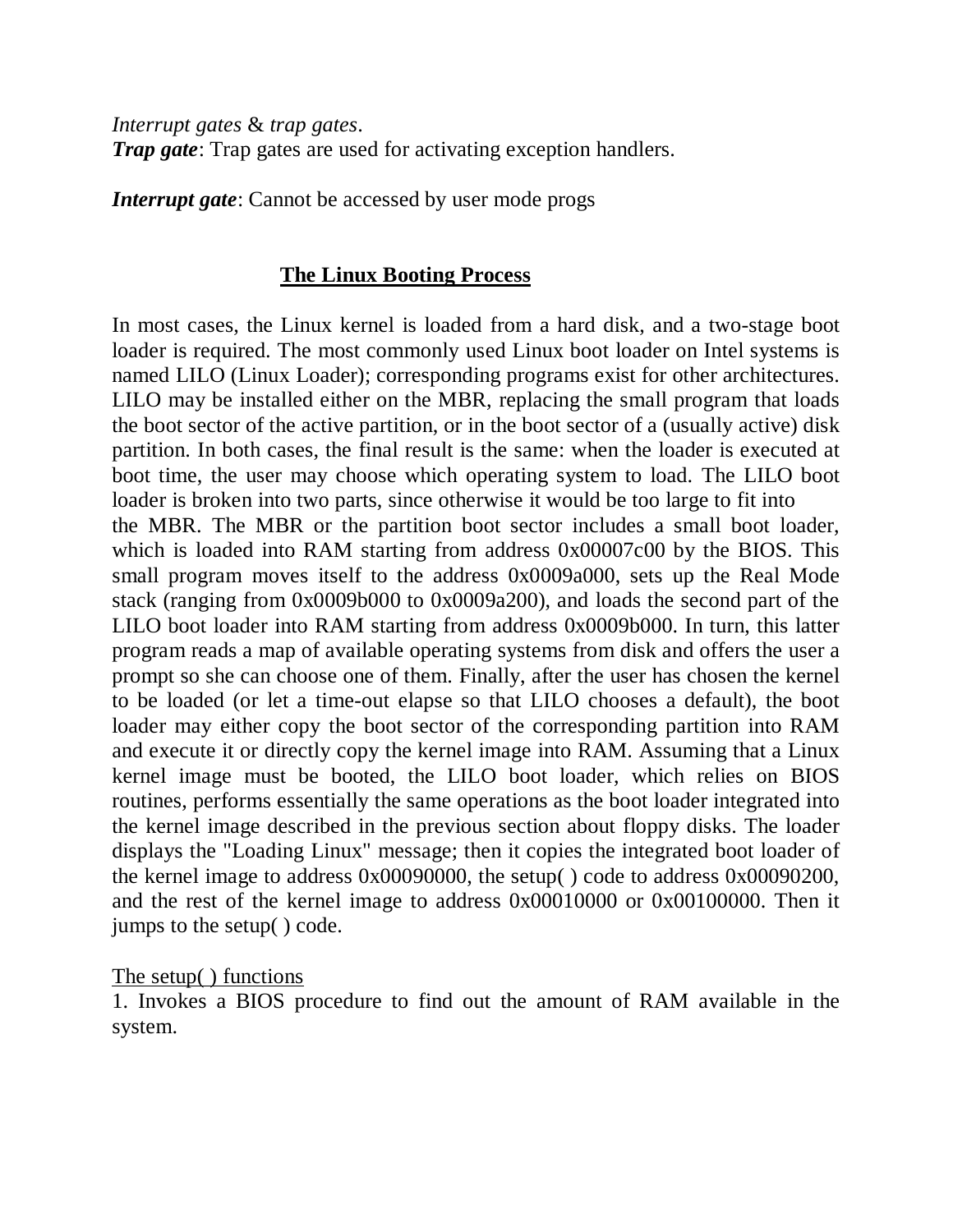2. Sets the keyboard repeat delay and rate. (When the user keeps a key pressed past a certain amount of time, the keyboard device sends the corresponding keycode over and over to the CPU.)

3. Initializes the video adapter card.

4. Reinitializes the disk controller and determines the hard disk parameters.

5. Checks for an IBM Micro Channel bus (MCA).

6. Checks for a PS/2 pointing device (bus mouse).

7. Checks for Advanced Power Management (APM) BIOS support.

8. If the kernel image was loaded low in RAM (at physical address 0x00010000), moves it to physical address 0x00001000. Conversely, if the kernel image was loaded high in RAM, does not move it. This step is necessary because, in order to be able to store the kernel image on a floppy disk and to save time while booting, the kernel image stored on disk is compressed, and the decompression routine needs some free space to use as a temporary buffer following the kernel image in RAM.

9. Sets up a provisional Interrupt Descriptor Table (IDT) and a provisional Global Descriptor Table (GDT).

10. Resets the floating point unit (FPU), if any.

11. Reprograms the Programmable Interrupt Controller (PIC) and maps the 16 hardware interrupts (IRQ lines) to the range of vectors from 32 to 47. The kernel must perform this step because the BIOS erroneously maps the hardware interrupts in the range from to 15, which is already used for CPU exceptions (see Section 4.2.3 in Chapter 4).

12. Switches the CPU from Real Mode to Protected Mode by setting the PE bit in the cr0 status register. The provisional kernel page tables contained in swapper pg dir and pg0 identically map the linear addresses to the same physical addresses. Therefore, the transition from Real Mode to Protected Mode goes smoothly.

13. Jumps to the startup\_32( ) assembly language function.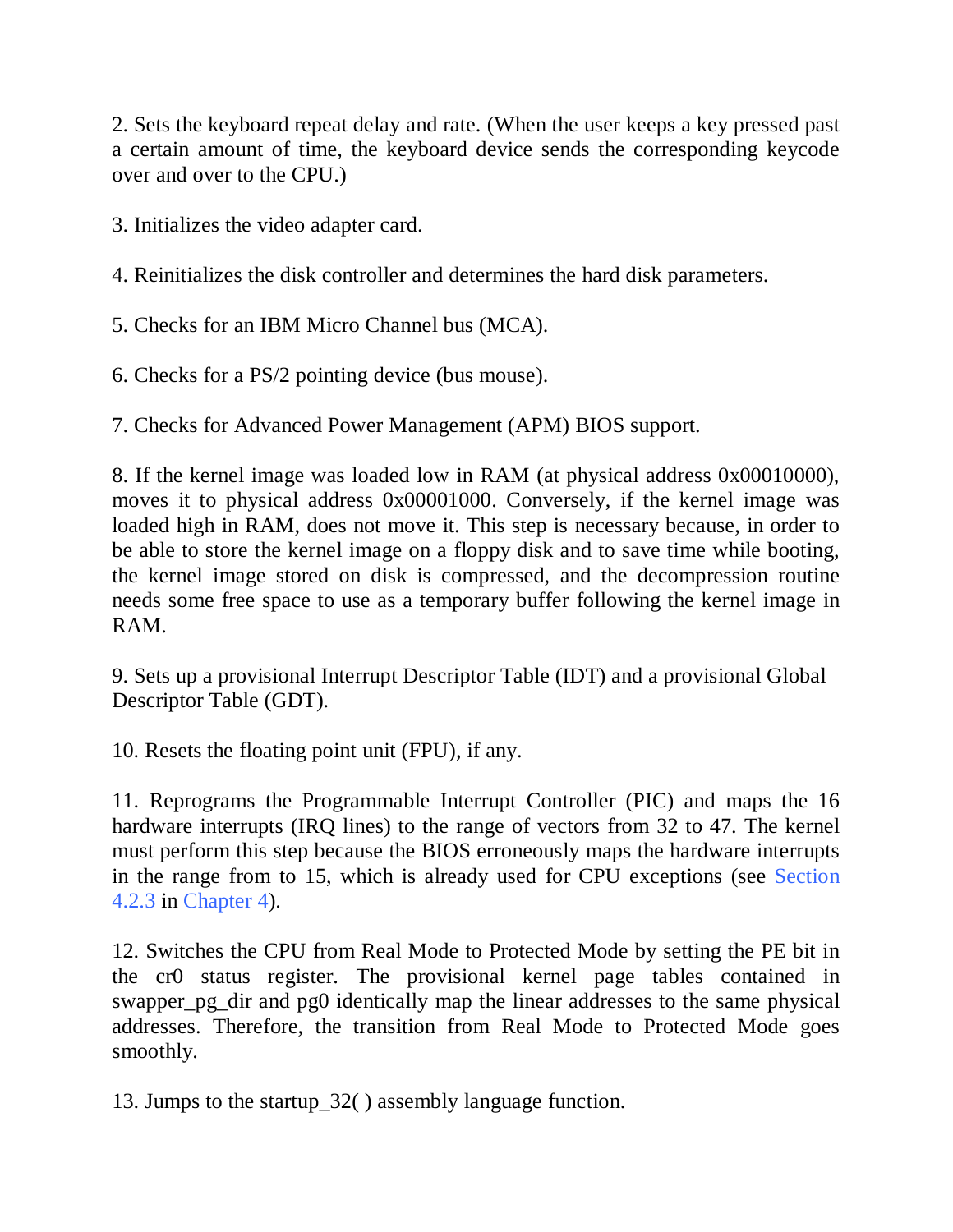# **The startup\_32( ) Functions**

There are two different startup 32() functions; the one we refer to here is coded in the *arch/i386/boot/compressed/head.S* file. After setup( ) terminates, the function has been moved either to physical address 0x00100000 or to physical address 0x00001000, depending on whether the kernel image was loaded high or low in RAM.

This function performs the following operations:

1. Initializes the segmentation registers and a provisional stack.

2. Fills the area of uninitialized data of the kernel identified by the \_edata and \_end symbols with zeros.

3. Invokes the decompress\_kernel( ) function to decompress the kernel image. The "Uncompressing Linux . . . " message is displayed first. After the kernel image has been decompressed, the "O K, booting the kernel." message is shown. If the kernel image was loaded low, the decompressed kernel is placed at physical address 0x00100000. Otherwise, if the kernel image was loaded high, the decompressed kernel is placed in a temporary buffer located after the compressed image. The decompressed image is then moved into its final position, which starts at physical address 0x00100000.

4. Jumps to physical address 0x00100000. The decompressed kernel image begins with another startup\_32( ) function included in the *arch/i386/kernel/head.S* file. Using the same name for both the functions does not create any problems (besides confusing our readers), since both functions are executed by jumping to their initial physical addresses.

The second startup\_32( ) function essentially sets up the execution environment for the first Linux process (process 0). The function performs the following operations:

- 1. Initializes the segmentation registers with their final values.
- 2. Sets up the Kernel Mode stack for process.
- 3. Invokes setup\_idt( ) to fill the IDT with null interrupt handlers.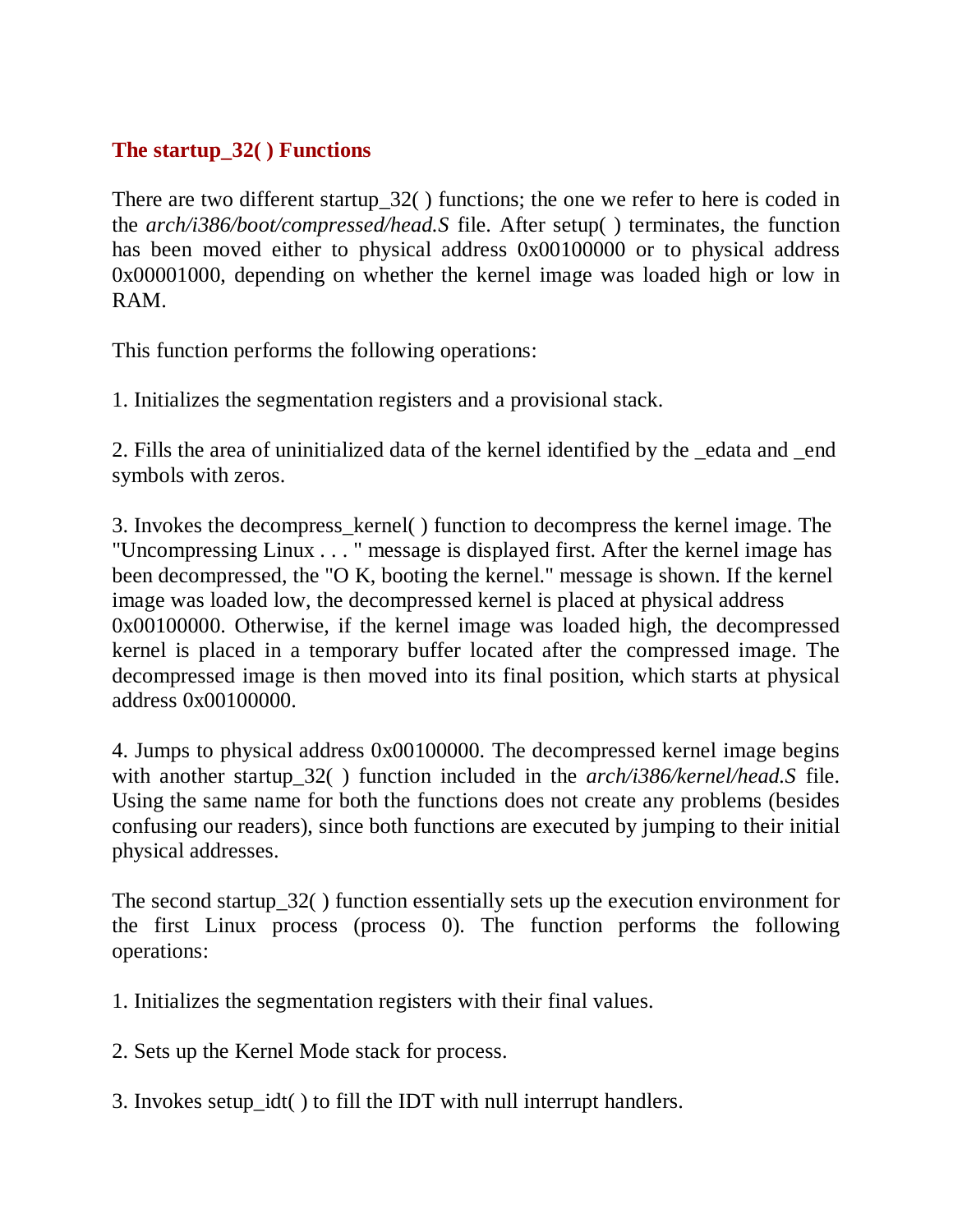4. Puts the system parameters obtained from the BIOS and the parameters passed to the operating system into the first page frame.

5. Identifies the model of the processor.

6. Loads the gdtr and idtr registers with the addresses of the GDT and IDT tables.

7. Jumps to the start\_kernel( ) function.

# **A.5 Modern Age: The start\_kernel( ) Function**

The start\_kernel() function completes the initialization of the Linux kernel. Nearly every kernel component is initialized by this function; we mention just a few of them:

• The page tables are initialized by invoking the paging init( ) function.

• The page descriptors are initialized by the mem init( ) function

• The final initialization of the IDT is performed by invoking trap\_init( ) and init\_IRQ( ).

• The slab allocator is initialized by the kmem\_cache\_init( ) and kmem\_cache\_sizes\_init( ) functions.

• The system date and time are initialized by the time init( ) function (see

• The kernel thread for process 1 is created by invoking the kernel thread() function. In turn, this kernel thread creates the other kernel threads and executes the */sbin/init* program.

#### Device Management(Managing I/O Devices)

The aim of this section is to illustrate the overall organization of device drivers in Linux.

## I/O ARCHITECTURE

In order to make a computer work properly, data paths must be provided that let information flow between CPU(s), RAM, and the score of I/O devices that can be connected nowadays to a personal computer. These data paths, which are denoted collectively as the *bus*, act as the primary communication channel inside the